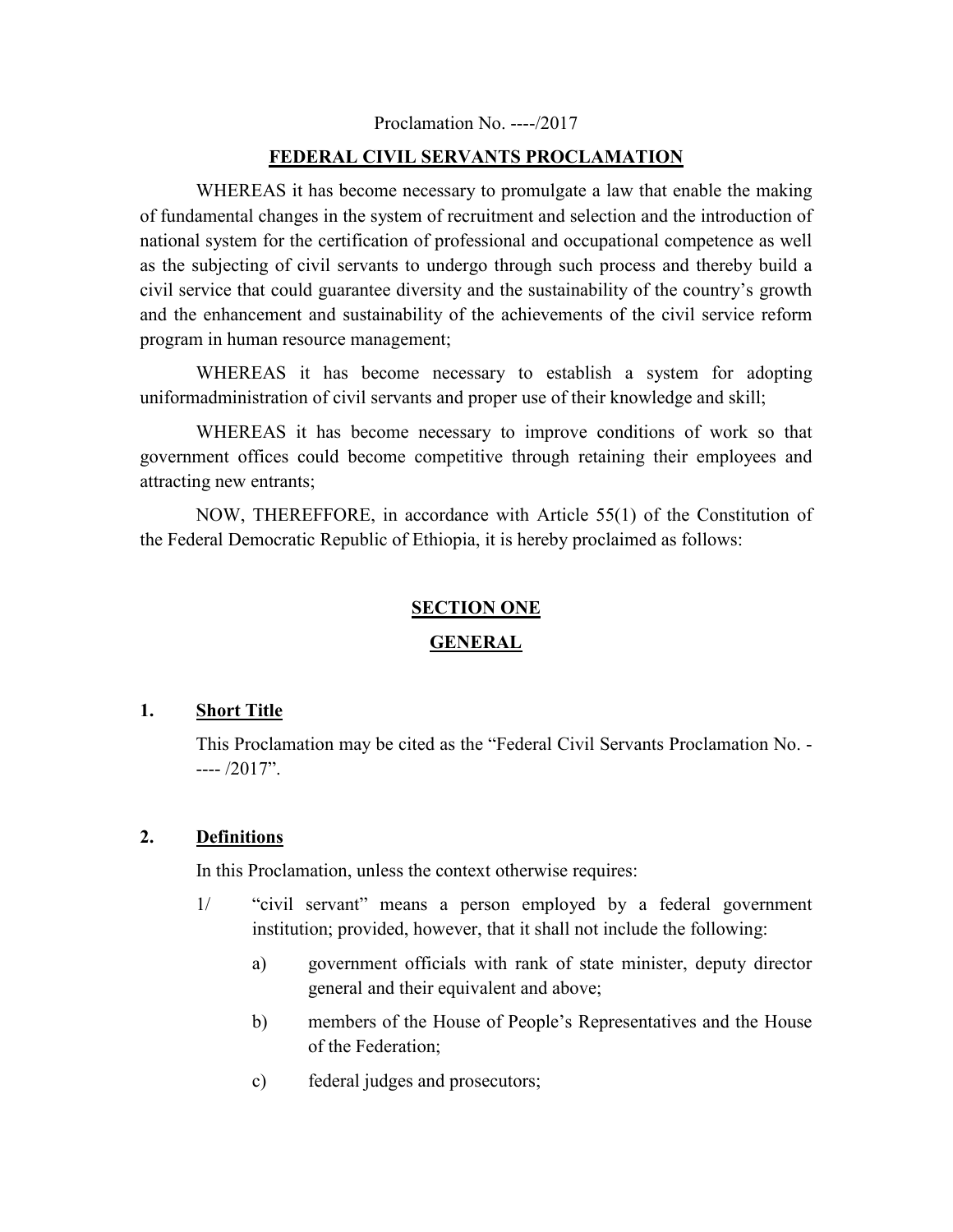- d) members of the Armed Forces and the Federal Police including other employees governed by the regulations of the Armed Forces and the Federal Police;
- e) employees excluded from the coverage of this Proclamation by other appropriate laws;
- 2/ "temporary employee" means a person employed in a government institution for a job which is not permanent in nature or where circumstances so require temporarily assigned to a permanent position; provided, however, that it shall not include the following:
	- a) persons employed as daily laborers and paid on daily basis;
	- b) persons assigned in a government institution for apprenticeship or internship;
	- c) persons who enter into contract with a government institution to work for consideration and on the basis of their own business or professional responsibility;
	- d) persons who enter into contract with a government institution to work for consideration on part-time basis due to their special knowledge and skills;
- 3/ "government institution" means any federal government office established as an autonomous entity by a proclamation or regulations and financed by government budget;
- 4/ "Ministry" or "Minister" means the Public Service and Human Resource Development Ministry or Minister, respectively;
- 5/ "head of government institution" means a government official who directs the institution and include his deputies;
- 6/ "position" means a set of duties and responsibilities assigned by a competent authority to be performed full time by an individual civil servant;
- 7/ "promotion" means assigning a civil servant to a higher grade;
- 8/ "salary' means base or step pay authorized for jobs classified in the same grade;
- 9/ "conditions of work" means the entire field of relations between a government institution and civil servants and includes working hours, salary, various leaves, occupational health and safety, conditions of termination of service and severance pay, disciplinary and grievance procedures and similar matters;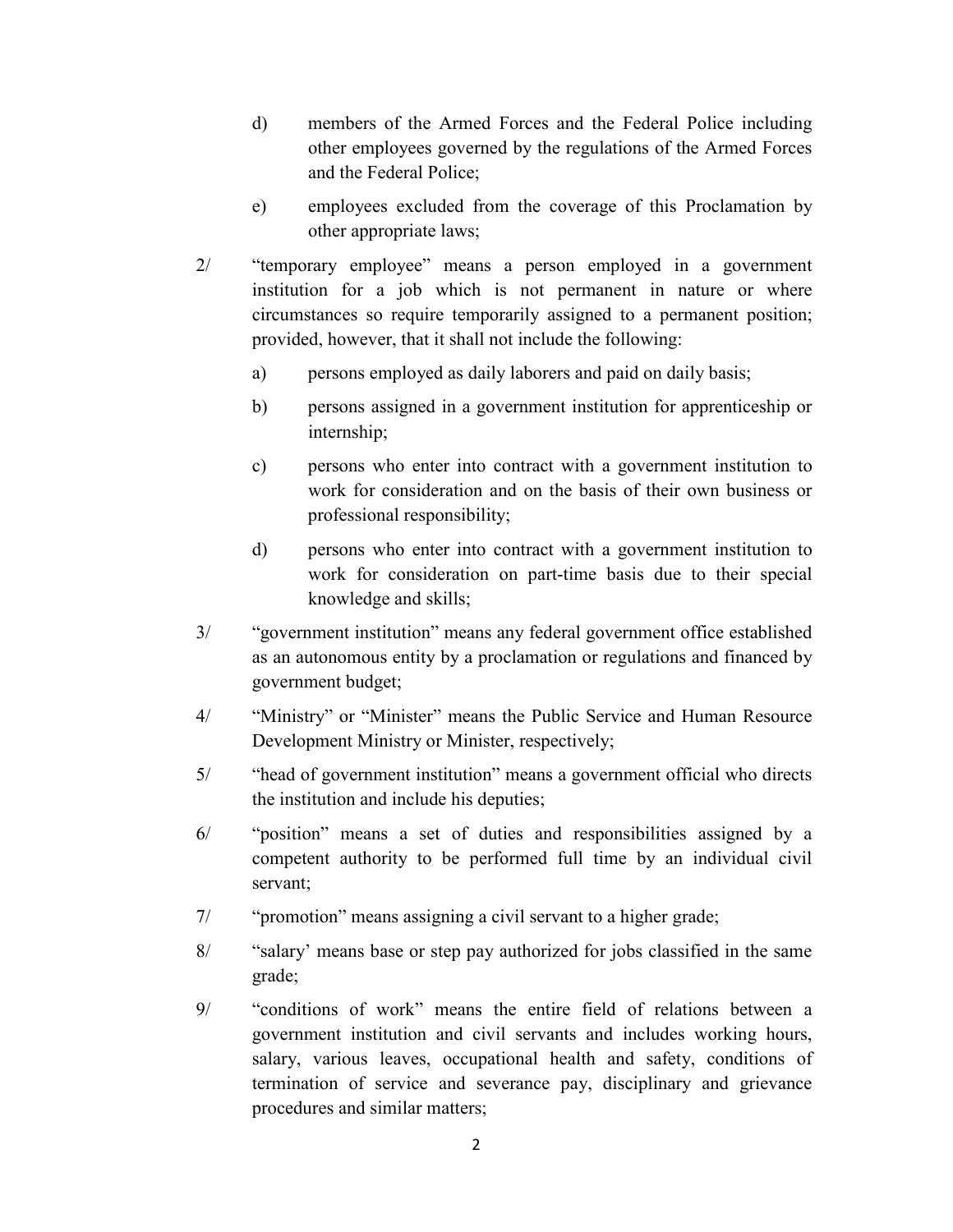- 10/ "redeployment" means assigning a civil servant to a similar position of an equal grade or to a higher position and grade or to a lower grade where the civil servant so agrees;
- 11/ "disciplinary measure" means a penalty imposed on a civil servant for an offence committed in violation of this Proclamation or regulations and directives issued for the implementation of this Proclamation or code of ethics;
- 12/ "sexual harassment" means unwelcome sexual advance or request or other verbal or physical conduct of a sexual nature and includes:
	- a) unwelcome kissing, patting, pinching or making other similar bodily contact;
	- b) following the victim or blocking the path of the victim in a manner of sexual nature;
	- c) put sexual favor as prerequisite for employment, promotion, transfer, redeployment, training, education, benefits or for executing or authorizing any human resource management act.

## **3. Gender Expression**

Any expression in the masculine gender shall also include the feminine gender.

## **4. Scope of Application**

This Proclamation shall be applicable to all offices and employees falling under the definitions of "government institution" and "civil servants".

## **SECTION TWO**

# **ORGANIZATIONAL STRUCTURE, JOB EVALUATION, SALARY SCALE AND BENEFIT**

## **5. Organizational Structure of government institution**

1/ Any government institution shall study its organizational structure and manning plans that enable it to achieve its goals, and submit same to the Ministry for approval.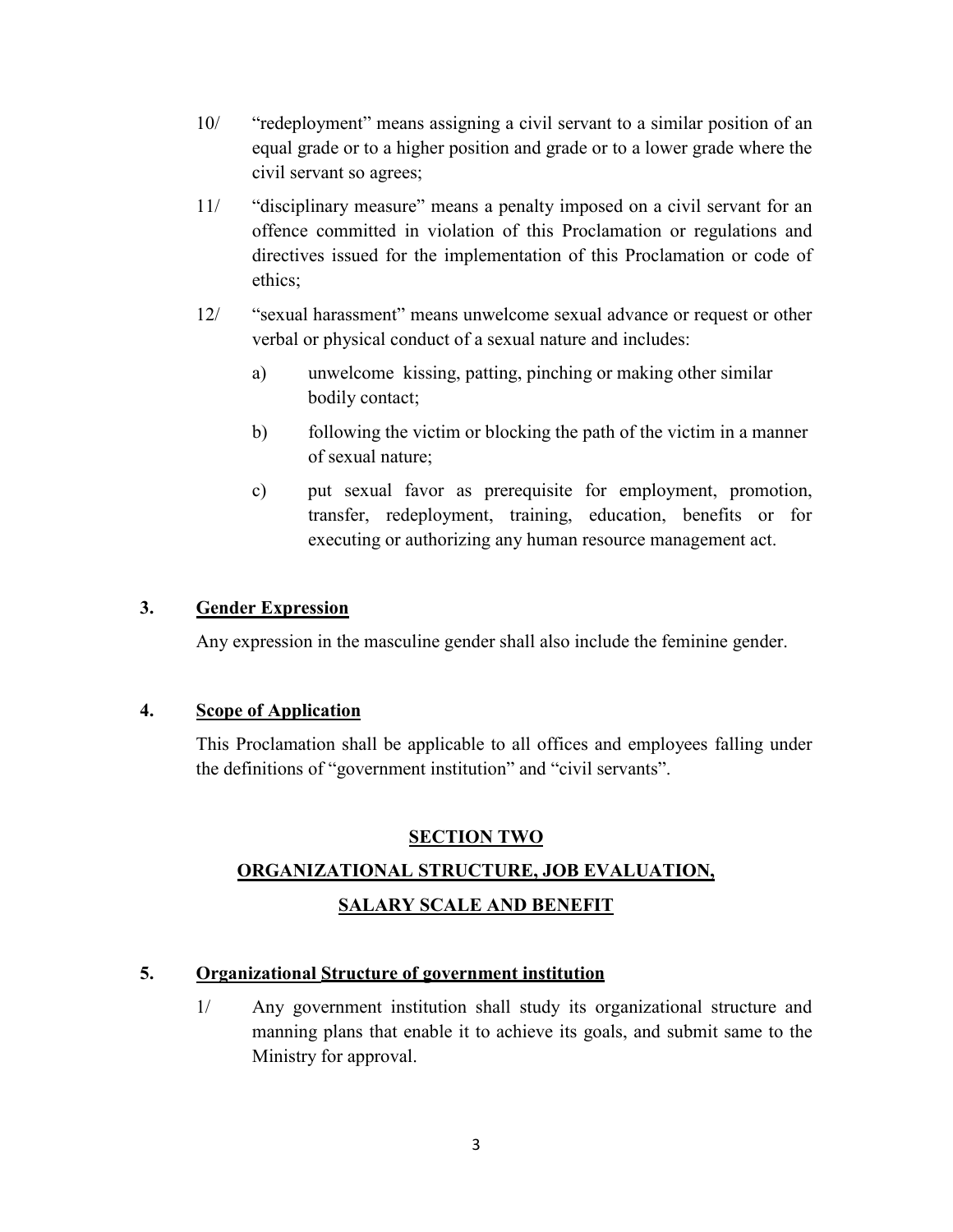2/ The Ministry shall undertake studies on the appropriateness and effectiveness of the organization of the federal executive organs and submit reorganization proposals to the Council of Ministers where necessary.

## **6. Job Evaluation**

- 1/ The Ministry shall adopt appropriate job evaluation methods and enforce the implementation of same in government institutions.
- 2/ Any government institution shall prepare job descriptions for new positions and submit same to the Ministry for grading.
- 3/ Job evaluation and grading shall be conducted in accordance with regulations to be issued by the Council of Ministers.

# **7. Salary Scale**

- 1/ The salary scale applicable to civil servants shall be determined from time to time by considering the Government's financial capability, the general living conditions of the society, price levels and other relevant factors.
- 2/ The Ministry shall, in collaboration with the concerned government institutions, upon undertaking studies prepare salary scale and submit same to the Council of Ministers, and supervise its proper implementation upon approval.
- 5/ The salary scale shall contain the base pay, the ceiling and step increments of each grade.

# **8. Equal Pay for Equal Work**

All positions of equal value shall have equal base salary.

## **9. Payment of Salary**

- 1/ Any Government office shall, at the end of every month, make payments of salary to civil servants or their legal representatives.
- 2/ The Salary of a civil servant shall not be attached or deducted except in accordance with:
	- a) a written consent of the civil servant;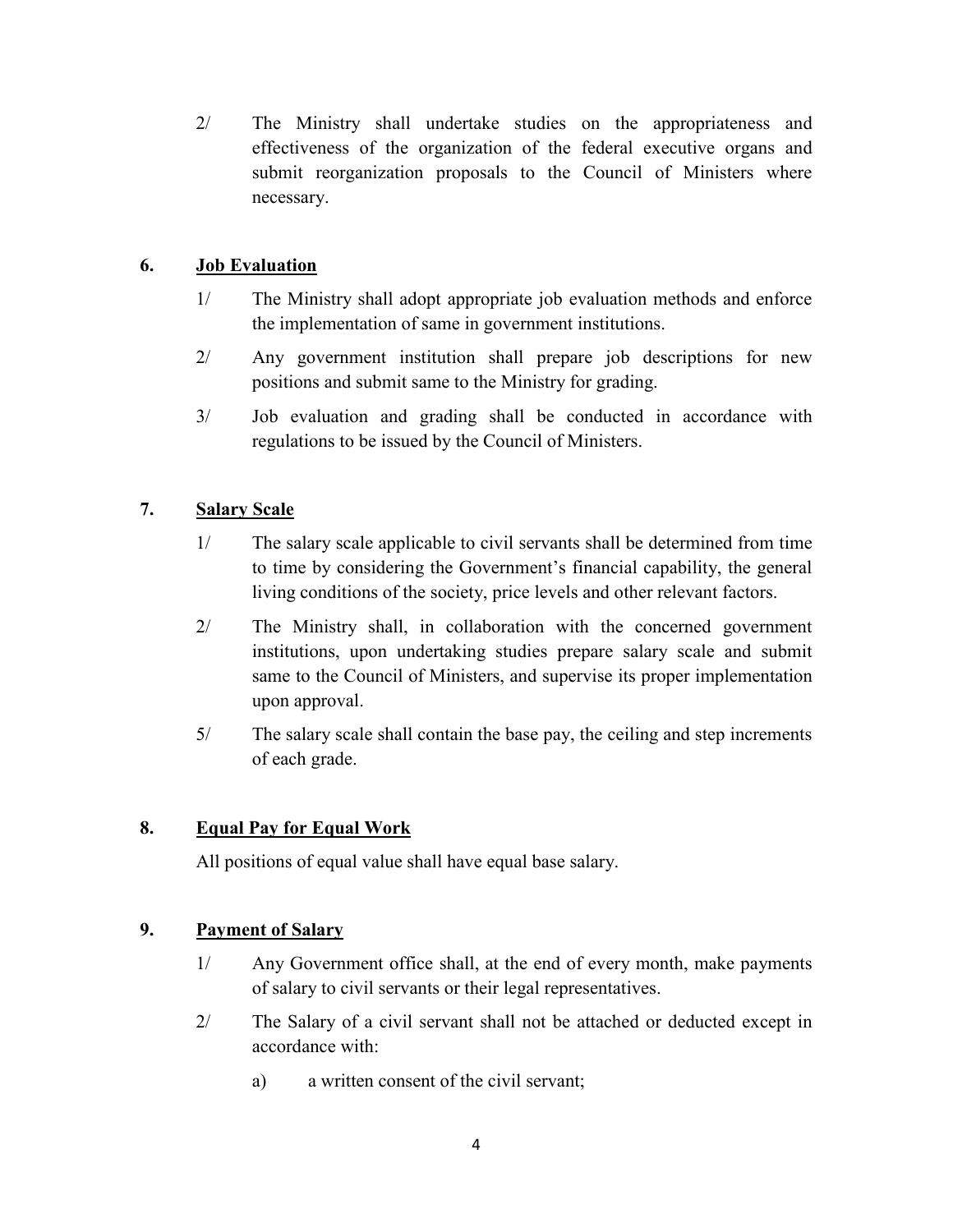- b) a court order; or
- c) the provisions of the law.
- 3/ Monthly deductions from the salary of a civil servant to be made pursuant to sub-article 2(b) or (c) of this Article shall not exceed one third of his salary.

#### **10. Allowance**

- 1/ Any allowance shall be paid only for the purpose of carrying out the functions of the civil service.
- 2/ The Ministry shall undertake studies on the types and payment of allowances and submit same to the Council of Ministers and, upon approval, supervise their implementation.

#### **SECTION THREE**

# **HUMAN RESOURCE PLANNING, DEPLYMENT AND**

# **PERFORMANCE EVALUATION**

## **SUB- SECTION ONE**

# **RECRUITMENT AND SELECTION**

## **11. Human Resource Planning**

- 1/ The purpose of human resource planning shall be to forecast the staffing requirement for achieving the strategic objectives of a government institution, to take actions necessary for availing the required human resource, in type and number, for developing and properly utilizing same and for reviewing the results, from time to time, to make improvements thereof.
- 2/ Any government institution shall, based on its strategic plans, study and implement short, medium and long-term humans resource plans.
- 3/ Vacant positions shall be filled through promotion or recruitment or transfer or redeployment in accordance with human resource plans.
- 4/ The Ministry shall issue directives on human resource planning.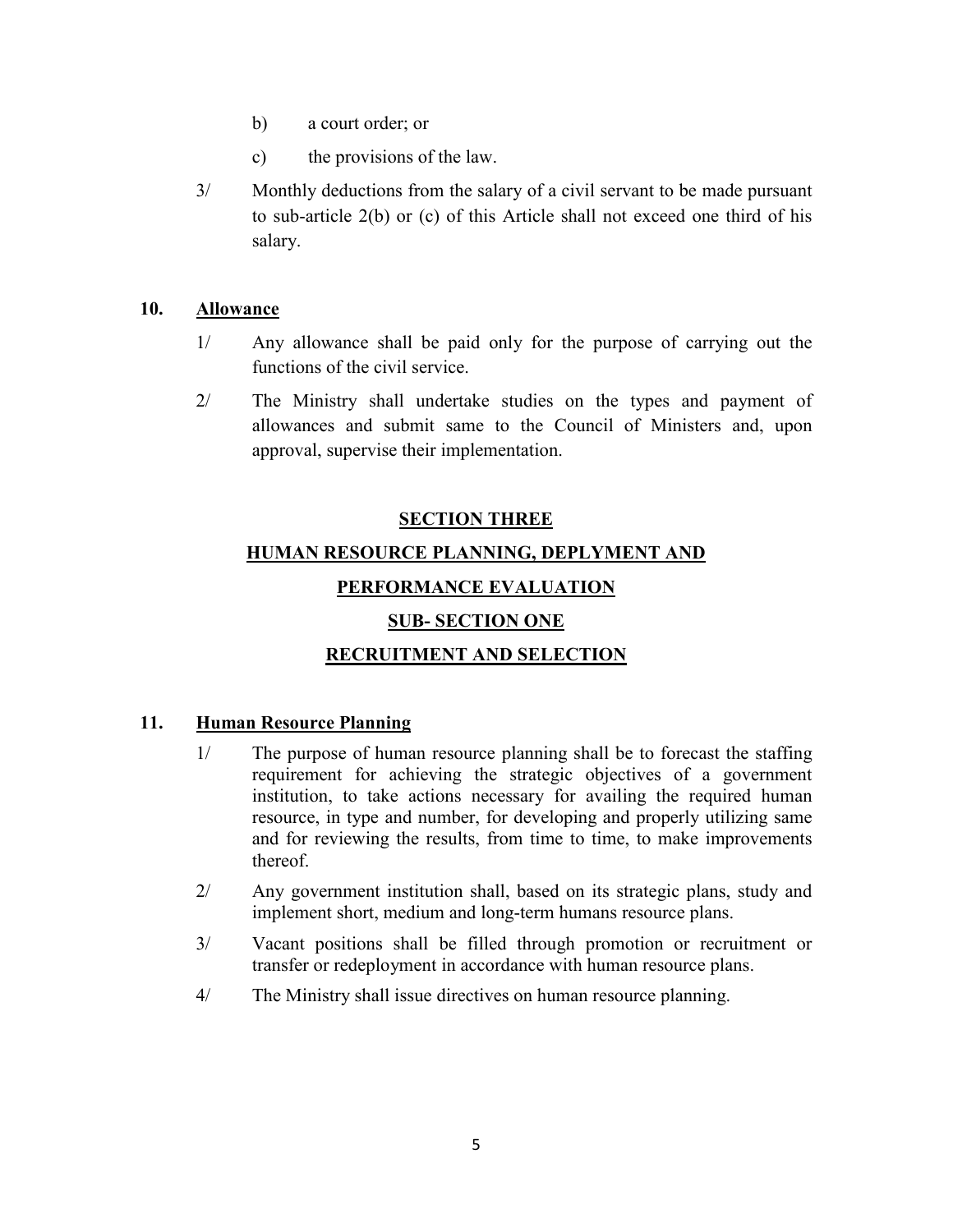# **12. Eligibility to Join Government Institution and Competence Certification System**

- 1/ The Ministry shall prepare national criteria and parameters to establish eligibility and competency certification system whereby candidates for vacant positions shall be recruited and promoted on the basis of competition.
- 2/ The criteria and parameters shall be implemented in accordance with regulations to be issued by the Council of Ministers.
- 3/ An institution may be established for the implementation of the eligibility and competency certification system referred to in sub-article (1) of this Article.

# **13. Recruitment and Selection**

- 1/ Any type of recruitment of a civil servant shall be effected only on the result of examination conducted on the basis of nationally set criteria or on the basis of any other type of objective certification of professional and occupational competence.
- 2/ There shall be no discrimination among job seekers or civil servants infilling vacancies because of their ethnic origin, sex, religion, political outlook, disability, HIV*I*AIDS or any other ground.
- 3/ Without prejudice to the provisions of Article 48 to 51 of this Proclamation, vacant position shall be filled only by a person who meets the qualification required for the position and scores higher than other candidates.

## **14. Ineligibility**

- 1/ The following shall not be eligible to be civil servants:
	- a) a person under the age of 18 years;
	- b) any person who has been convicted by a court of competent jurisdiction for offences of corruption, breach of trust, theft, fraud or rape unless five years have lapsed from the date the penalty is served or is barred by limitation or remitted by pardon;
	- c) a person having no certificate of competence;
	- d) any person who is unwilling to take oath of fidelity in accordance with Article 17of this Proclamation.
- 2/ Without prejudice to sub-article (1)(b) of this Article, a person whose service is terminated from any government institution on grounds of disciplinary offence in accordance with Article 88 of this Proclamation shall not be recruited before the lapse of five years from the date of termination of his.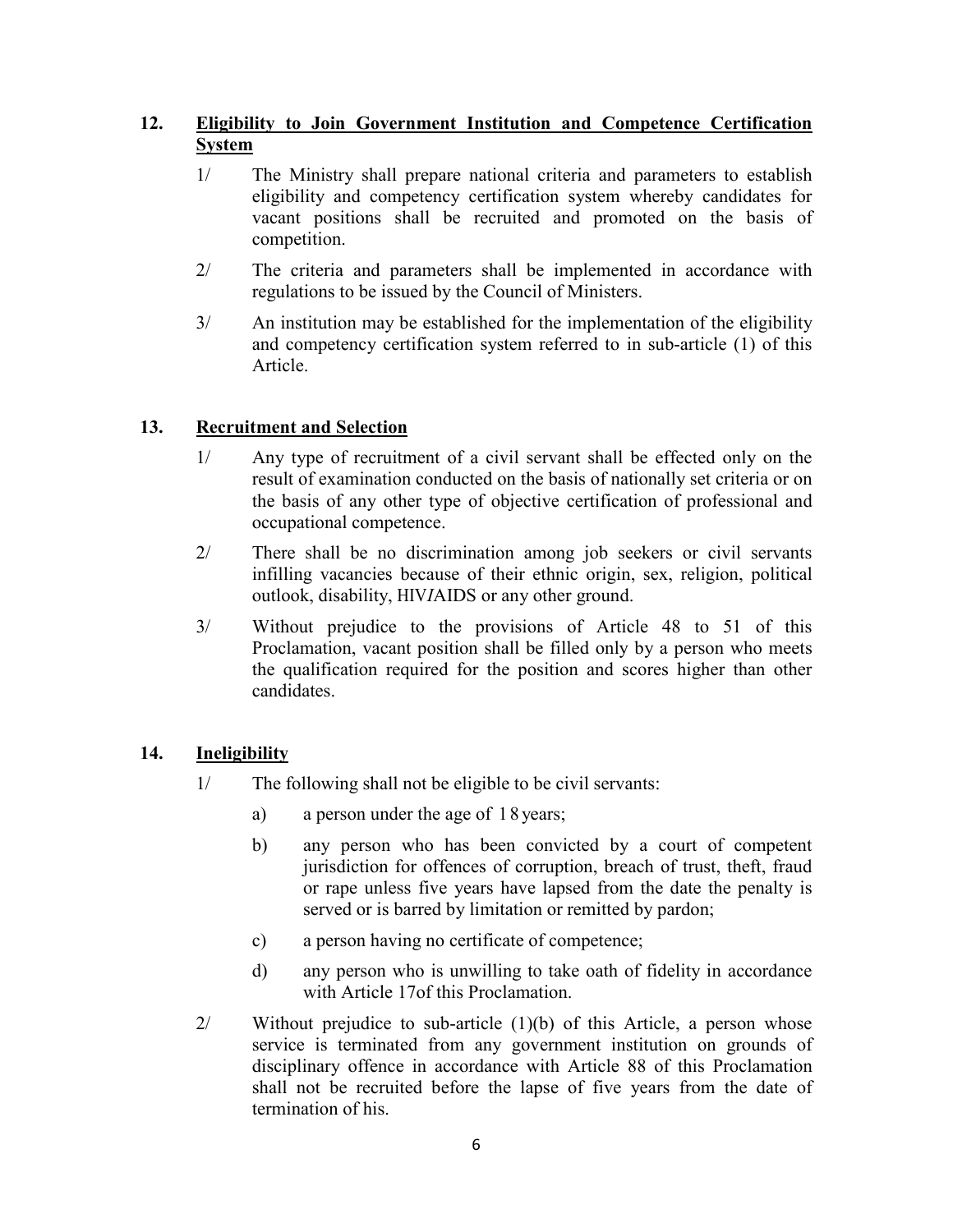- 3/ Without prejudice to sub-article (1)(c)of this Article, any candidate shall submit medical certificate, except HIV*1*AIDS test, to prove his fitness for service and written testimony of police to prove that he has no record of crimes referred to in sub-article (1)(b)of this Article.
- 4/ Notwithstanding sub-article (1)(a) of this Article, the Ministry may issue directives on circumstances in which young persons above the age of 14 and under 18 may be recruited as civil servants and on the conditions of work applicable to them.

# **15. Employment of Foreigners**

Without prejudice to Article5(2) of the Proclamation providing Foreign Nationals of Ethiopian Origin with Certain Rights to be Exercised in their Country of Origin under Proclamation No 270/2002 and Article 21(2) of this Proclamation, a person who is not an Ethiopian national may not be eligible to be a civil servant.

# **16. Vacancy Announcement and Recruitment Procedures**

- 1/ Any government institution shall advertise every vacant position to invite candidates to apply for the position.
- 2/ Notwithstanding sub-article (1) of this Article, whenever there is shortage of professionals in the labour market, a government institution may solicit graduates of higher educational institutions in cooperation with the institutions and recruit them through competition.
- 3/ Graduates to be recruited pursuant to sub-article (2) of this Article shall be required to present certificates of competence referred to in sub-article (1)(a) of Article 14 of this Proclamation.
- 4/ The Ministry shall issue directives on detailed recruitment procedures.

## **17. Oath of Fidelity**

The selected candidate shall, before commencement of his work, take the following oath of fidelity:

*"I being a civil servant solemnly swear to sincerely, faithfully and ethically serve the people and execute government policy, and to respect at all times the Constitution and the laws of the Country and not to disclose to any party information that is revealed to me by reason of my duties and is classified as confidential by law or decision of the appropriate body".*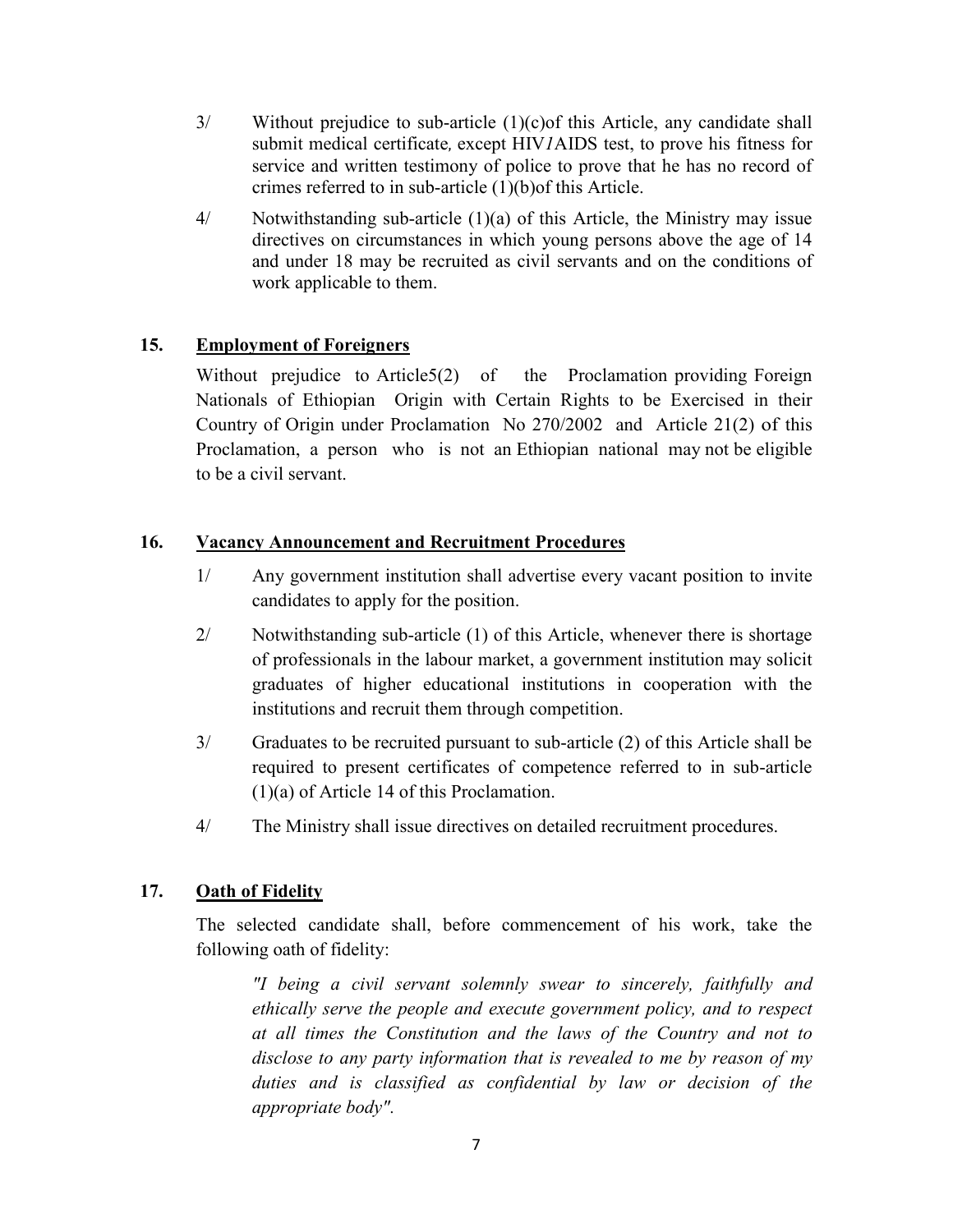## **18. Determination of Starting Salary**

Any newly appointed civil servant shall be paid the base salary as fixed by the civil service salary scale for the position he has been appointed.

## **19. Probation**

- 1/ The purpose of probation shall be to prove the competence of a newly appointed civil servant through follow-up of his performance.
- 2/ The selected candidate shall be served with a letter of probation recruitment signed by the head or any other authorized official of the government institution, stating the title and grade of his position, his salary, and date of commencement of his job together with job descriptions of his position.
- 3/ The period of probation of a civil servant on the position of his appointment shall be for six months; provided, however, that if the performance result is below average, it may be extended for an additional period of three months.
- 4/ The service of a probationary civil servant shall be terminated where the cumulative performance evaluation result is not average or higher for the extended period of probation.
- 5/ Where the civil servant on probation is absent from his work due to occupational disease or employment accident, without prejudice to the provisions of Article 59(3) and (4) of this Proclamation, he shall be allowed to complete the remaining probation period following the date of his recovery from sickness or injury.
- 6/ Where the civil servant on probation period is absent from his work due to force majeure for a period less than one month, the performance evaluation shall cover only the period in which he was present at work.
- 7/ Notwithstanding the provision of sub-article (5) of this Article, a civil servant on probation is absent from his work due to maternity leave, for a period of more than one month, she shall be allowed to complete the remaining probation period following the end of her maternity leave; provided, however, that if her absence from his work is less than a month, her evaluation shall cover only the period in which she was present at work.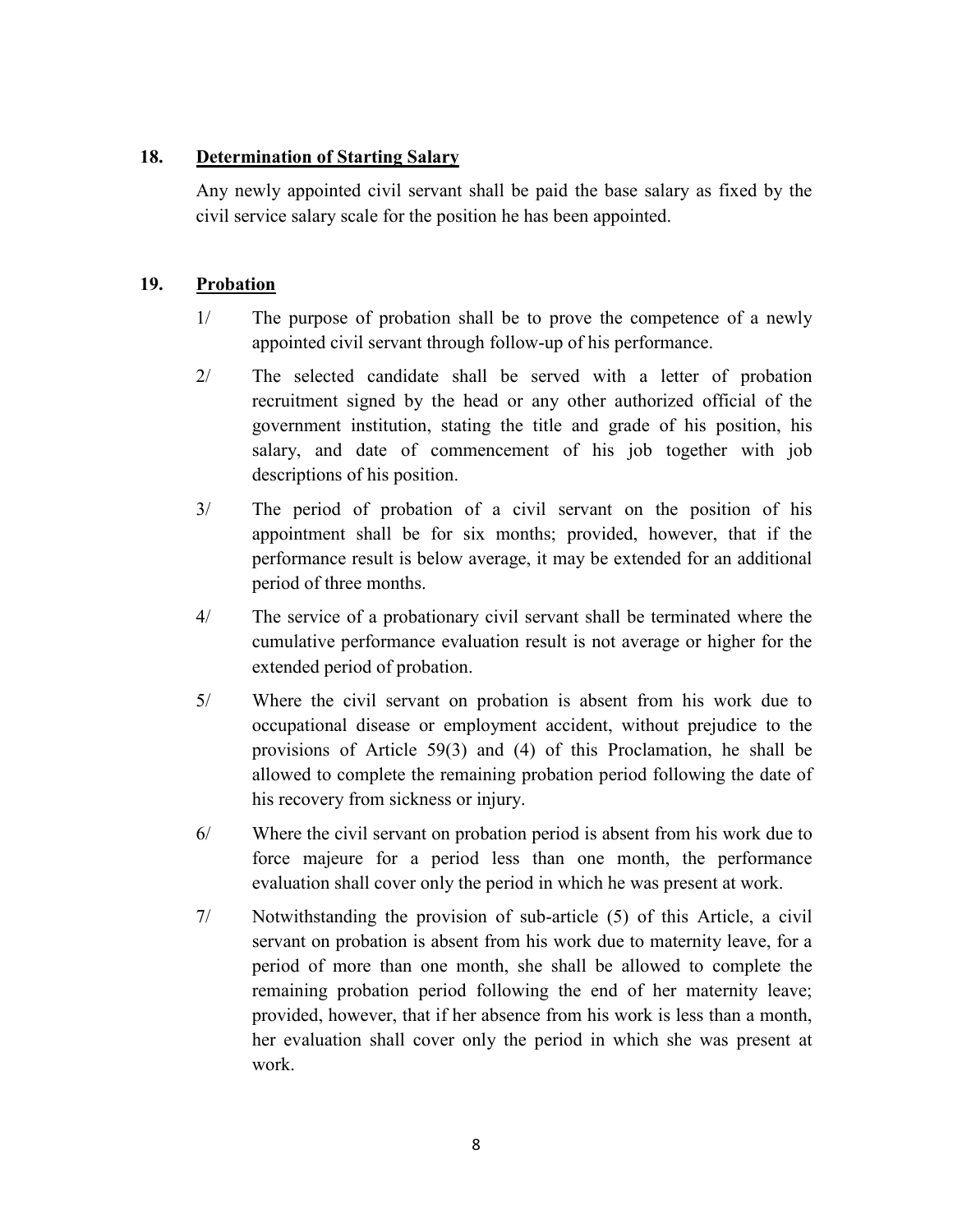- 8/ Unless otherwise provided in this Proclamation, a probationary civil servant shall have the same rights and obligations with that of a civil servant who has completed his probation.
- 9/ Any officer who fails to timely evaluate the performance of a probationary civil servant shall be liable to disciplinary penalty.

## **20. Permanent Appointment**

- 1/ Where a civil servant on probation has recorded average or higher performance result, he shall be served with a letter of permanent appointment.
- 2/ If performance evaluation of a probationary civil servant is not carried out before the expiry date of the probation period and without prejudice to Article 19(2) and (3) of this Proclamation, the performance evaluation shall be carried out within one month following the expiry date of the probation period and the probationer shall be made permanent civil servant from the date of his recruitment as probationer.

# **21. Temporary Employment**

- 1/ Without prejudice to sub-article (2) of this Article, a government institution may appoint a temporary civil servant only for a job which is not of a permanent nature; provided, however, that it may, where circumstances so require, appoint a temporary civil servant to a permanent position.
- 2/ A government institution may appoint a foreign national on temporary bases, where it is proved that it is impossible to fill a vacant position that requires high level professional by an Ethiopian through promotion, transfer or recruitment.
- 3/ The appointment of temporary employee of an Ethiopian or a foreign national, their rights and obligations as well as the conditions of work applicable to them shall be prescribed by regulation to be issued by the Council of Ministers.

## **22. Outsourcing**

1/ Where necessary and upon obtaining the permission of the Ministry, any government institution may outsource certain positions or tasks, that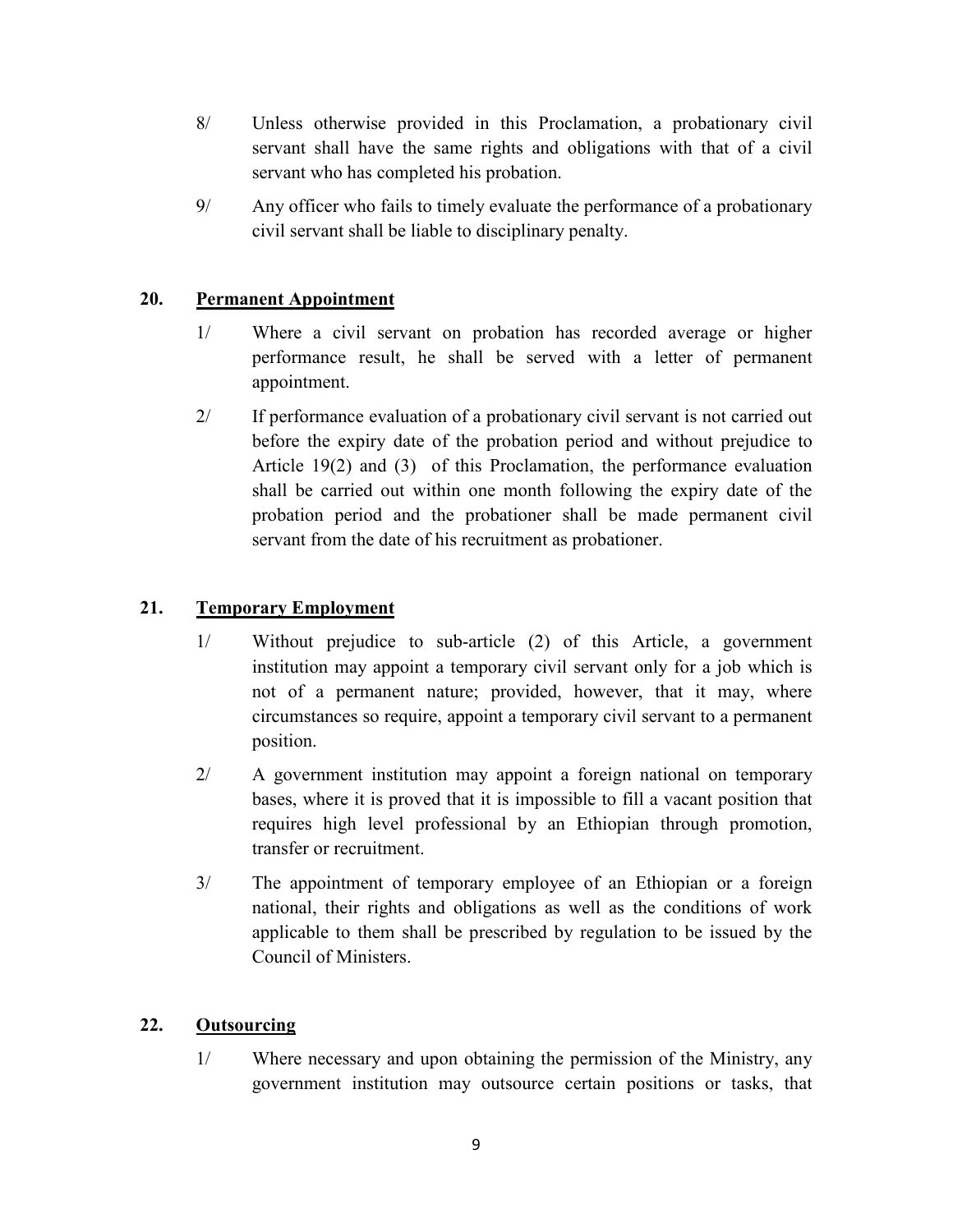would not compromise public interest, to private enterprises or to other institutions.

2/ The Ministry shall issue detailed directives regarding positions and tasks that may be outsourced to private enterprises or other institutions.

#### 23. Joint Appointment

- 1/ Government offices may jointly appoint a civil servant, where his special knowledge and professional capacity is found to be essential for their services.
- 2/ The conditions of appointment, duration of appointment, payment of salary, and other working conditions shall be determined by directives to be issued by the Ministry.

# **SUB- SECTION TWO**

#### **PROMOTION**

## **24. Objectives**

Promotion shall be given for the purpose of executing works by competent employees, enhancing the performance of government institutions and for motivating employees.

## **25. Selection for Promotion**

- 1/ Any civil servant shall present certificate of competence issued pursuant to Article 12(1) of this Proclamation to compete for promotion.
- 2/ Any civil servant who has completed his probation period may compete for promotion unless he is disqualified in accordance with the detail provisions of relevant directives on promotion.
- 3/ The Ministry shall issue detailed directives on other conditions applicable to the promotion of civil servants.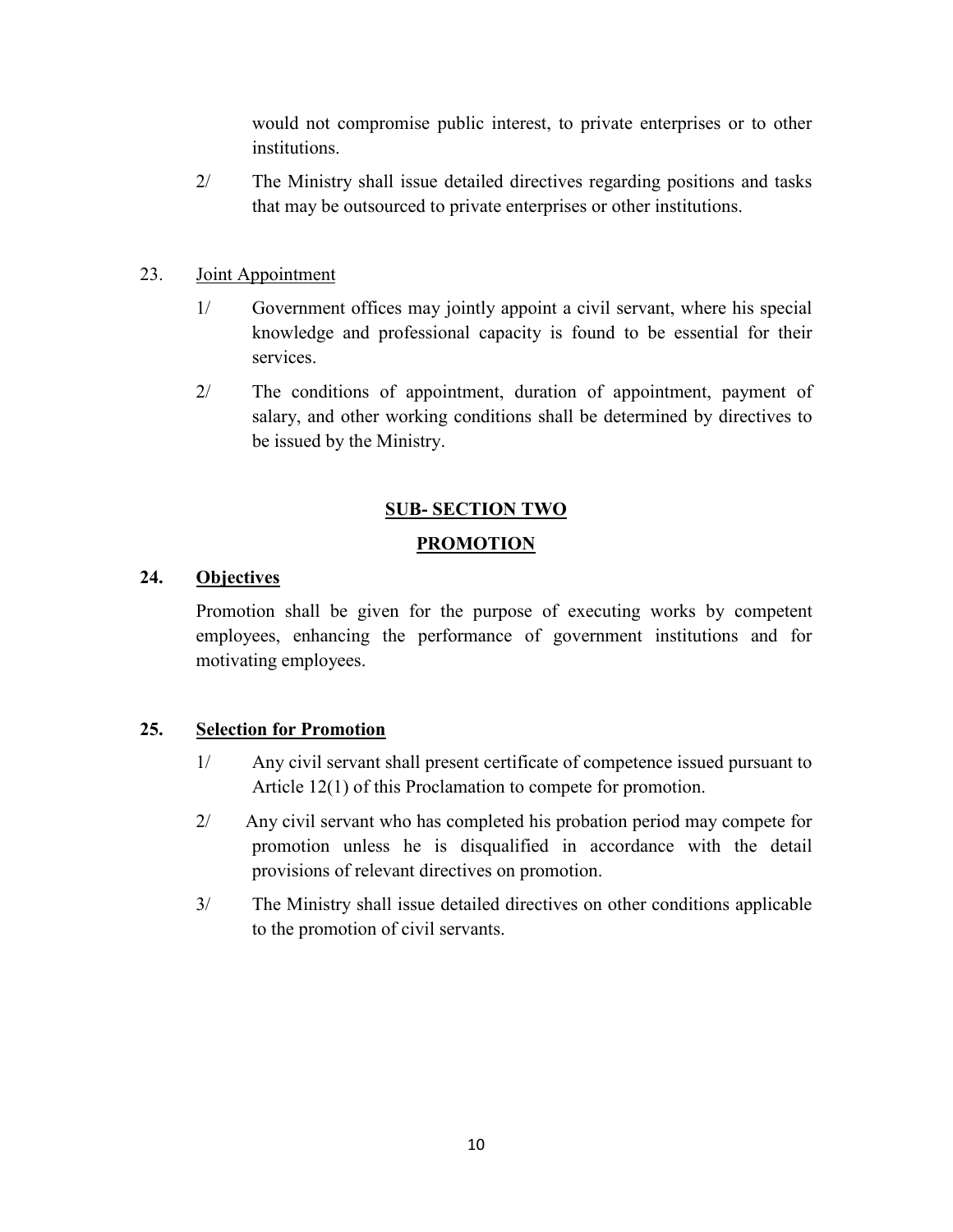# **SUB- SECTION THREE TRANSFER AND REDPLOYMENT**

# **26. Internal Transfer**

- 1/ A government institution may, whenever necessary, based on a transparent procedure, transfer a civil servant to another similar position of an equal grade and salary or to another place of work within the government **institution**
- 2/ Notwithstanding the provisions of sub-article (1) of this Article, a civil servant may, without affecting his salary, be temporarily transferred to another position, for not more than a year, irrespective of the grade or type of functions where it is required to prevent the occurrence of danger or to rectify the damages caused by such danger to the government institution.
- 3/ Where it is proved by a medical certificate that a civil servant who has completed his probation period is unable to carry out the functions of his position or to reside in his place of work due to his health condition, he shall be transferred to another suitable position or place of work with:
	- a) the same grade where such vacant position is available; or
	- b) a lower grade where a vacant position of the same grade is not available and he is willing to be transferred to a position of lower grade.
- 4/ Where the position of a civil servant is abolished, he shall be transferred to another position of an equal grade within the government institution.

# **27. Acting Assignment**

- 1/ Where circumstances so require a civil servant may be assigned to a higher position in an acting capacity for not more than a year.
- 2/ Notwithstanding the provision of sub-article (1) of this Article a civil servant may, following transparent and competitive procedure, be assigned to higher position in acting capacity to replace a civil servant who is on education or training program that lasts more than a year.
- 3/ Any civil servant assigned in an acting capacity shall be entitled to acting allowance.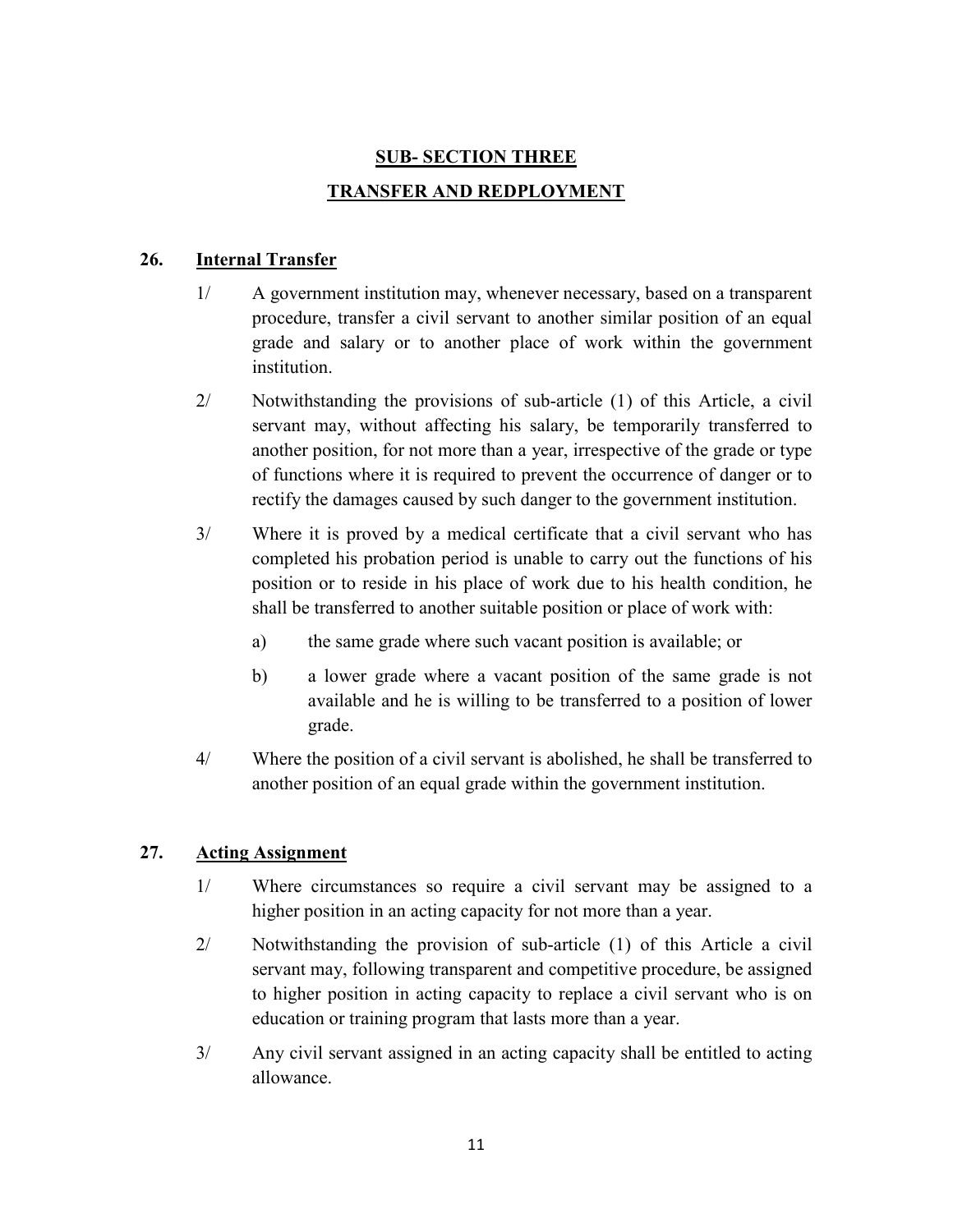4/ The Ministry shall issue detailed directives on assigning employees on acting basis and the amount of acting allowances.

# **28. Transfer from another Government Institution**

- 1/ A government institution may, whenever necessary and the recipient and sender government institutions as well as the civil servant so agree, transfer a civil servant to a similar position of equal grade and salary from another government institution by notifying the Ministry.
- 2/ Where the concerned civil servant, regional government institution and the recipient federal government institution so agree and when the appropriate authority in the region approves it, a civil servant may be transferred from a regional government institution to a federal government institution to similar position of equal grade and salary.
- 3/ A civil servant who competed and selected for appointment to a position of a similar grade shall be assigned through transfer procedure.
- 4/ Without prejudice to sub-article (5) of this Article, a civil servant transferred pursuant to this Article shall not lose the salary and benefits acquired by virtue of his grade and service before the transfer in compliance with the federal civil service laws.
- 5/ A civil servant may, for the purpose of re-union of spouses, be transferred to a position of equal grade and salary or, where there is no such position and the civil servant so agrees, to a position of lower grade.

# **29. Secondment**

- 1/ A civil servant may, where it is necessary and the government institution and the civil servant so agree, be seconded to another government institution or regional government institution or public enterprise or nongovernmental organizations to perform a specific duty for a period not exceeding one year.
- 2/ Where it is necessary, any government institution may take an employee on secondment from public enterprise, regional government institution or non-governmental organization for a period not exceeding one year.
- 3/ Notwithstanding sub-article (1) of this Article, the Federal Government may transfer a civil servant on secondment, without affecting his salary, to another government institution or based on the request of a regional state to a government institution of such state, for a period not exceeding one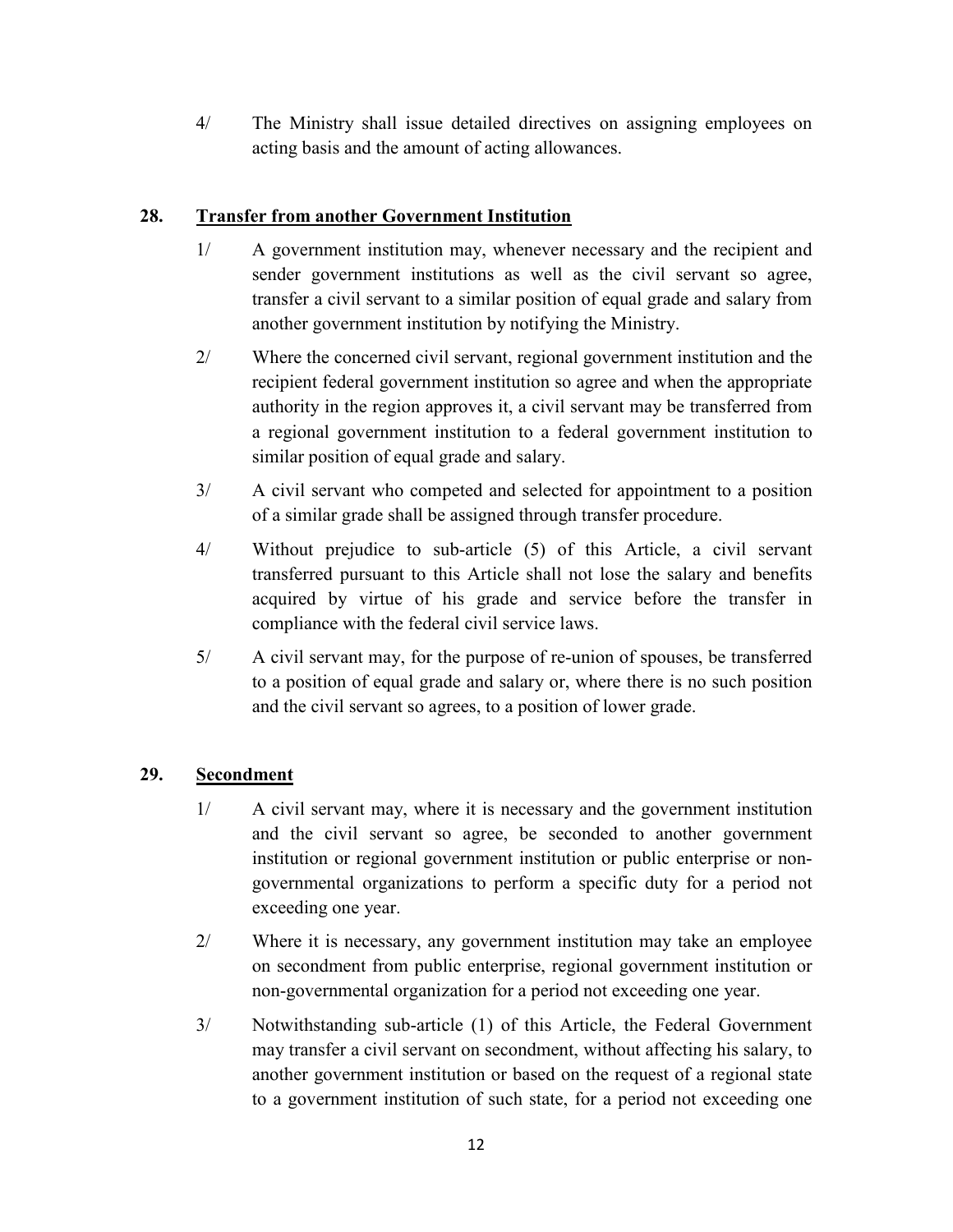year to prevent the occurrence of danger to the country or the public or to rectify the damages caused by such occurrence.

- 4/ Where a civil servant seconded in accordance with sub-article (1) of this Article:
	- a) his salary and other benefits shall not be affected because of his secondment and shall be settled by the institution to which he is seconded;
	- b) his performance shall be evaluated by the institution to which he is seconded and be submitted to the employer;
	- c) commits a disciplinary offence, the institution to which he is seconded shall inform same to the employer together with detailed evidence; and the employer shall, upon investigating the case, take appropriate measure as necessary.

## **30. Redeployment**

- 1/ Any government institution shall redeploy its employees on the basis of competition when it implements a new organizational structure.
- 2/ The filing of a vacant position in any government institution through redeployment of a permanent civil servant from another government institution shall be made only where the government institution is closed or it has redundant manpower or the position of the civil servant is abolished and the Ministry so decides or instructed by the Government.
- 3/ A civil servant redeployed pursuant to this Article shall be entitled to his previous salary and benefits acquired by virtue of his grade and service.

# **SUB- SECTION FOUR PERFORMANCE EVALUATION**

## **31. Performance Evaluation**

- 1/ The purpose of performance evaluation shall, based on work plans, be to:
	- a) enable a civil servant to effectively discharge his duties in accordance with the expected volume, quality, time and cost;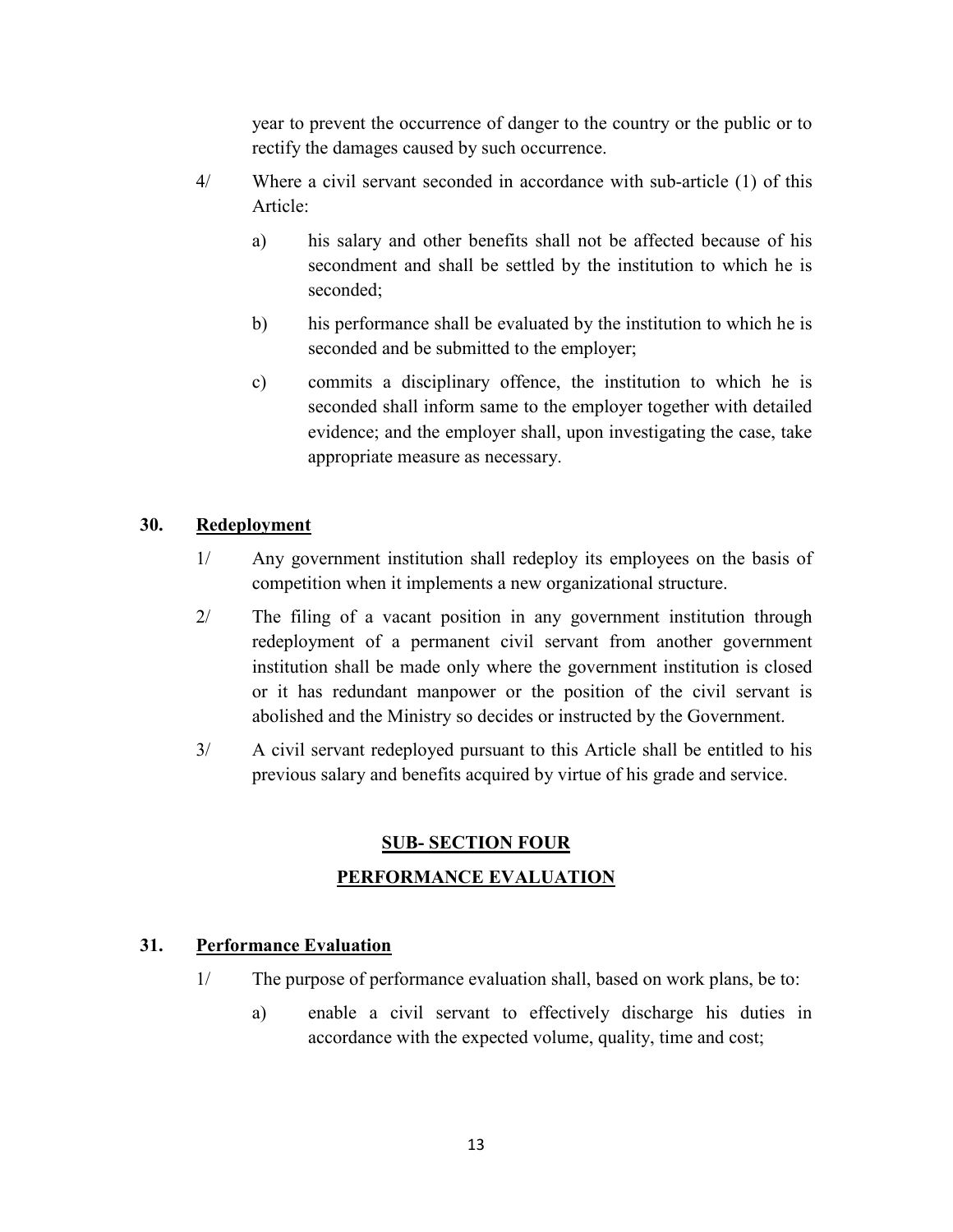- b) evaluate a civil servant on continuous basis and identify his strength and weakness with a view to improving his future performance;
- c) identify the training and improvement needs of a civil servant;
- d) provide incentives based on results;
- e) enable the government institution to make its personnel administration decisions based on facts.
- 2/ The performance evaluation system to be implemented by a government institution shall:
	- a) enable transparent and evidence based objective evaluation of performance results;
	- b) enable the verification of actual performance results in comparison with the planned budget, time, volume and quality;
	- c) encourage team work and common initiatives;
	- d) promote healthy competition among civil servants and teams to improve institutional performance results;
	- e) enable impact assessment of performance results among successive and interrelated tasks.

#### **32. Salary Increment and Incentives**

- 1/ A civil servant shall be entitled to salary step increment every two years based on his performance evaluation result.
- 2/ Without prejudice to sub-article (1) of this Article, a civil servant shall be provided with incentive based on performance result.
- 3/ The Ministry shall issue detailed directives on performance evaluation system, salary step increment and provision of incentive.

# **SECTION FOUR**

**WORKING HOURS AND LEAVES** 

## **SUB- SECTION ONE**

## **WORKING HOURS**

#### **33. Regular Working Hours**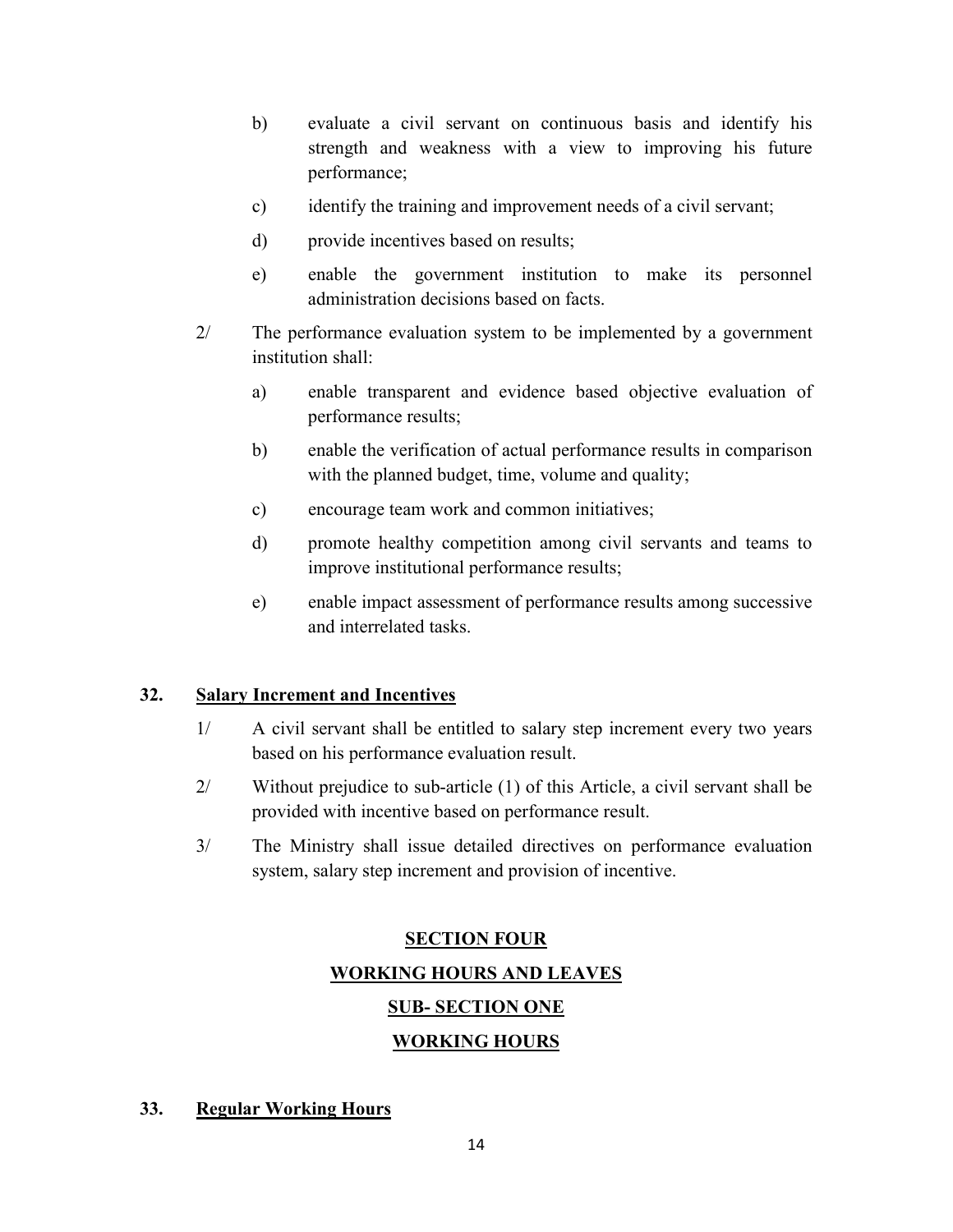Regular working hours of civil servants shall be determined on the basis of the conditions of work and shall not exceed 39 hours a week.

# **34. Office Hours**

The time when the office hours of civil servants begins and ends shall be determined by Regulations of the Council of Ministers.

# **35. Overtime Work**

- 1/ Any civil servant who has worked overtime is entitled to compensatory leave or overtime pay based on his preference.
- 2/ The Ministry shall issue directive on the conditions of overtime work, amount of payment and compensatory leave.

# **36. Public Holidays and Weekly Rest Day**

- 1/ Any civil servant shall incur no reduction in his regular pay on account of having not worked on public holiday or weekly rest day or on a day offices are closed by the order of the Government.
- 2/ Any civil servant ordered to work on a public holiday or on a day government institutions are closed by the order of the Government, due to compelling circumstances, shall be entitled to overtime pay or compensatory leave based on his preference.
- 3/ Notwithstanding the provision of Article 35(1) of this Proclamation a civil servant ordered to work on a weekly rest day, due to compelling circumstances, shall be granted a compensatory leave during working days of the next week.

# **SUB- SECTION TWO**

# **LEAVE**

# **37. Objectives**

- 1/ The purpose of annual leave is to enable a civil servant get rest and resume work with renewed strength.
- 2/ Any newly appointed civil servant shall not be entitled to annual leave before serving for eleven months.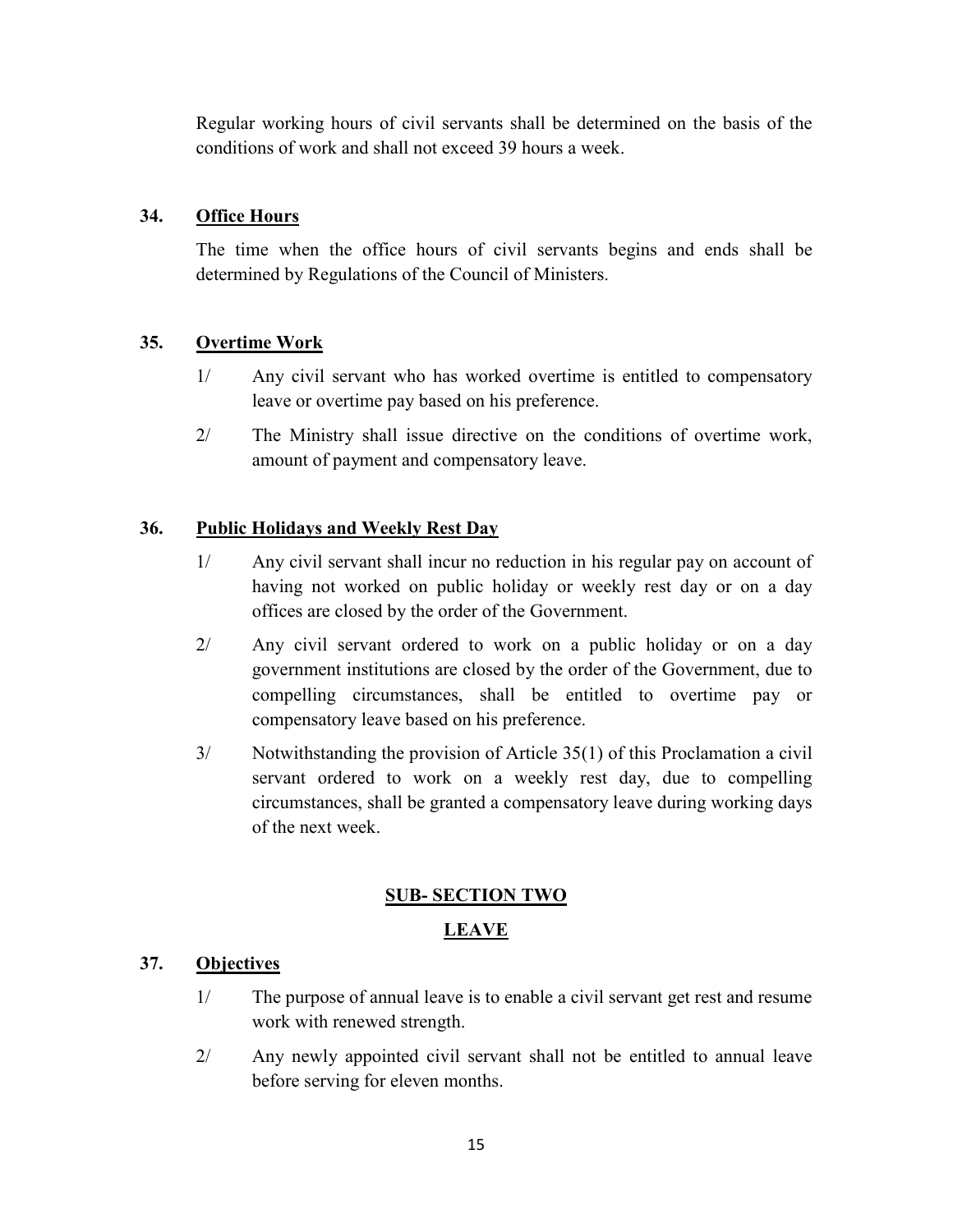3/ There shall be no payment in lieu of annual leave; provided, however, that payment may be made for unused annual leave due to termination of appointment.

# **38. Duration of Annual Leave**

- 1/ A civil servant shall be entitled to annual leave of 20 working days for his first year of service.
- 2/ A civil servant having a service of more than a year shall be entitled to additional leave of one working day for every additional year of service; provided, however, that the duration of annual leave shall not exceed 30 working days.
- 3/ Previous service rendered in any government institution and regional government institution shall be considered for the application of subarticle (2) of this Article.

# **39. Granting of Annual Leave**

- 1/ Annual leave shall be granted within the budget year in accordance with a leave made known to the civil servants and leave plan prepared on the basis of due consideration of the interest of the government office and, as much as possible, the preference of each civil servant.
- 2/ A civil servant shall be entitled to advance payment of his monthly salary at the time of taking his annual leave.
- 3/ Without prejudice to the provisions of Article 37(2) a civil servant after the completion of 11 months shall be granted annual leave in proportion to the service rendered.
- 4/ A civil servant who resigns after taking his annual leave in accordance with sub-article (1) of this Article before the end of the budget year shall be liable to pay back part of the advance salary for which he has not rendered service.

## **40. Postponement of Annual Leave**

1/ Notwithstanding the provisions of Article 39(1) of this Proclamation, the head of a government institution may authorize the postponement of annual leave for two budget years, where the government office, due to compelling reasons, is unable to grant a civil servant his annual leave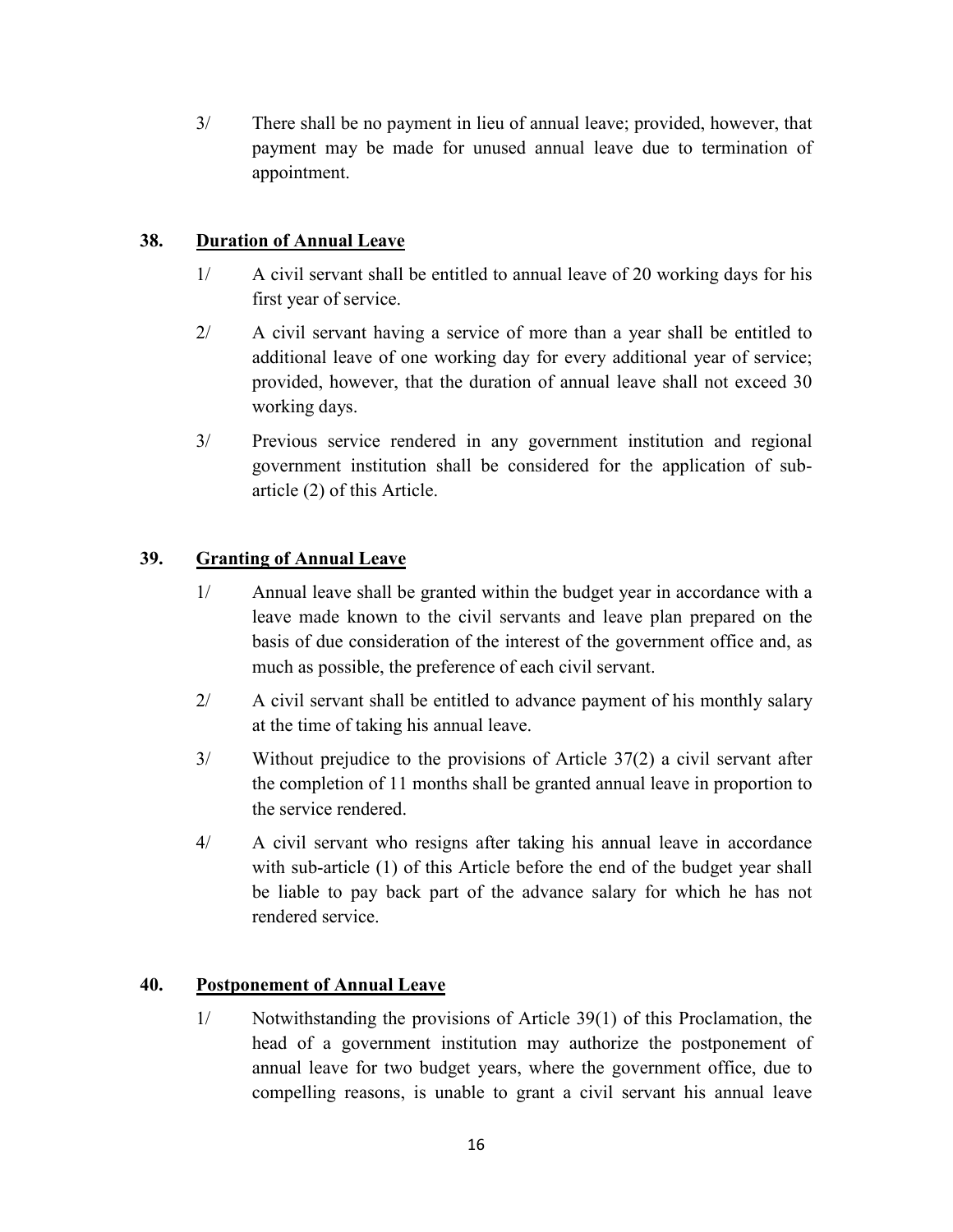within the same budget year; provided however, that the accumulated leave shall be granted to the civil servant in the third budget year.

- 2/ Notwithstanding the provisions of Article 37(3) of this Proclamation, a civil servant whose annual leave is postponed for two years in accordance with sub-article (1) of this Article, may claim payment, and the government institution shall make the payment for the first year of the accumulated annual leave from a budget allocated for such purpose.
- 3/ Where payment is made to a civil servant in lieu of his accumulated leave, his daily salary shall be calculated by dividing his monthly salary by 30 days.

# **41. Unused Annual Leave**

- 1/ Where the appointment of a civil servant is terminated, payment shall be made to the civil servant for the number of working days of unused annual leaves.
- 2/ The provision of sub-article (1) of this Article shall not apply to the civil servant transferred under Article 28 of this Proclamation or redeployed under Article 30 of this Proclamation; provided, however, that the unused leave that had been postponed as specified under Article 40(1) of this Proclamation shall be transferred to the government institution to which he is transferred or redeployed.

# **42. Maternity Leave**

- 1/ A pregnant civil servant shall be entitled to:
	- a) paid leave for medical examination in accordance with a doctor's recommendation;
	- b) paid leave before delivery if recommended by a doctor.
- 2/ The leave referred to in sub-article (1) of this Article shall not be considered as sick leave.
- 3/ A pregnant civil servant shall be entitled to a period of 30 consecutive days of prenatal leave preceding the presumed date of her confinement and a period of 90 consecutive days after her confinement, in total 120 days of maternity leave with pay.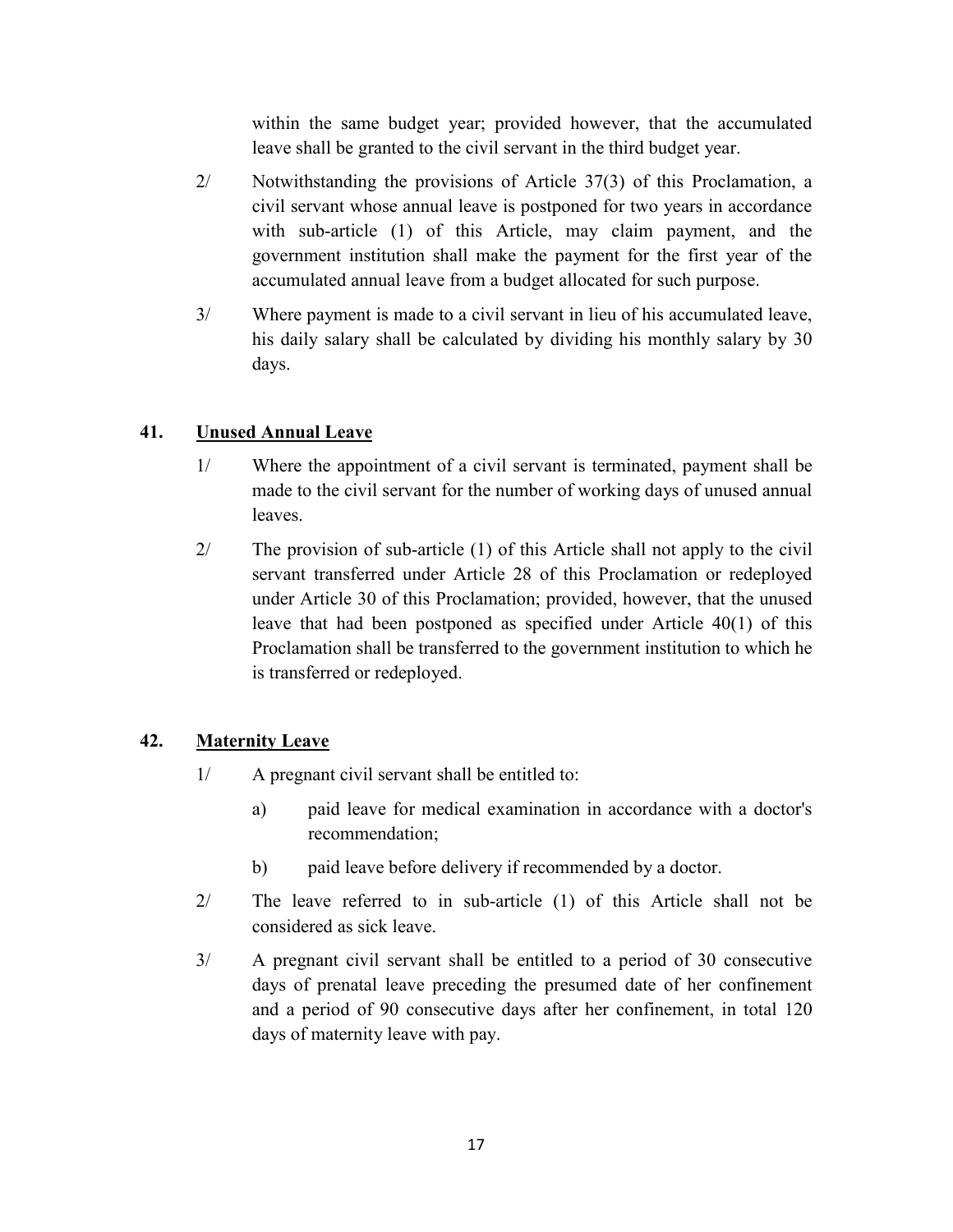- 4/ If the pregnant civil servant deliver before the completion of the prenatal leave which is granted under sub-article (3) of this Article, the unused prenatal leave shall be granted after her confinement.
- 5/ If the pregnant civil servant does not deliver on the presumed date, the days subsequently taken before her confinement shall be replaced by the annual leave she is entitled to within the budget year or that of the following budget year if no annual leave is left.
- 6/ The civil servant shall be entitled to sick leave in accordance with Article 43(1) of this Proclamation, if she becomes sick after completion of her maternity leave under sub-article (3) of this Article.
- 7/ Any civil servant who encounters a miscarriage of not less than six month's pregnancy prior to her prenatal leave shall be entitled to 60 days post confinement maternity leave if the miscarriage is confirmed by medical certificate.
- 8/ If a civil servant on prenatal leave encounters a miscarriage of pregnancy, her prenatal leave shall terminate and she shall be entitled to the 90 days post confinement maternity leave referred to in sub-article (3) of this Article.
- 9/ Any civil servant who encounters a miscarriage of three to six month's pregnancy shall be granted 30 consecutive days leave with pay if the miscarriage is confirmed by medical certificate.
- 10/ Any civil servant shall be entitled a paternity leave with pay for 10 working days at the time of his wife's delivery.

## **43. Sick Leave**

- 1/ Any civil servant shall be entitled to sick leave with pay where he is unable to work due to sickness.
- 2/ The duration of sick leave to be granted to a civil servant, who has completed his probation period, in accordance with sub-article (1) of this Article shall not exceed eight months in a year or twelve months in four years, whether counted consecutively or separately starting from the first day of his sickness.
- 3/ Sick leave to be granted in accordance with sub-article (2) of this Article shall be with full pay for the first six months and with half pay for the last two months.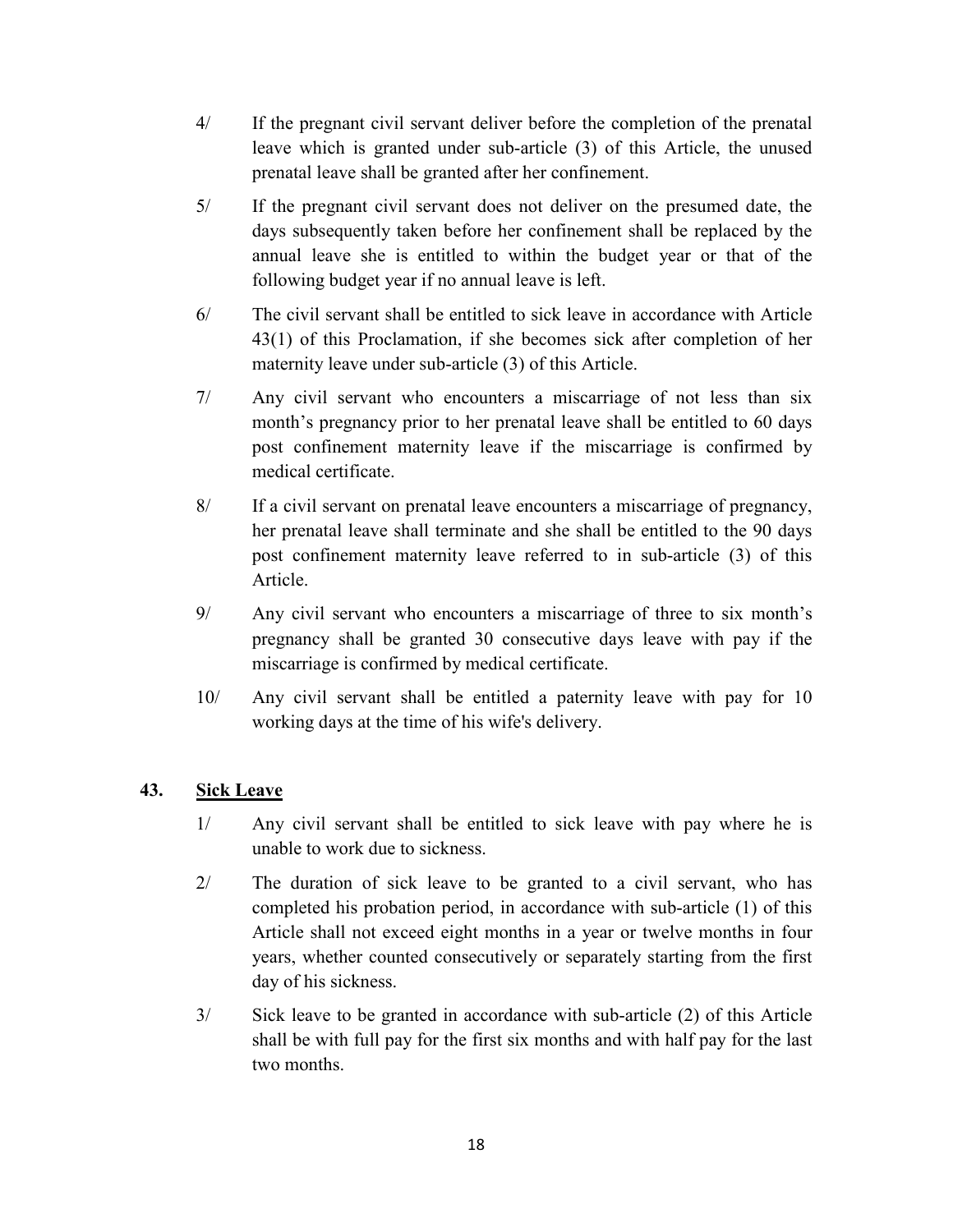- 4/ A civil servant on probation shall be entitled to one month sick leave with pay if confirmed by a medical certificate.
- 5/ Where any civil servant is absent from work due to sickness:
	- a) he shall, as soon as possible, notify the government institution unless prevented by force majeure;
	- b) he shall produce a medical certificate in case of absence for three consecutive days or for more than six days within a budget year.
- 6/ Where a civil servant who has completed his probation and who is on annual leave gets sick and presents a medical certificate, his annual leave shall be interrupted and replaced by sick leave.
- 7/ The annual leave interrupted pursuant to sub-article (6) of this Article shall be resumed upon completion of the sick leave.

# **44. Medical Certificate**

- 8/ "medical certificate" means a certificate issued by a local private or public medical institution licensed by the appropriate authority or where it is acquired from abroad it is verified by an authorized body.
- 2/ The certificate shall describe the health condition and the sick leave to be granted to a civil servant.

## **45. Leave for Personal Matters**

Any civil servant shall be entitled to leave for personal matters such as mourning, wedding, examination and the like for seven days within a budget year.

## **46. Special Leave With Pay**

Any civil servant shall be entitled to special leave with pay:

- 1/ where he is summoned by a court or any other competent authority, for the time utilized for the same purpose;
- 2/ for cases involving popular election, for the duration of the election.

## **47. Special Leave without Pay**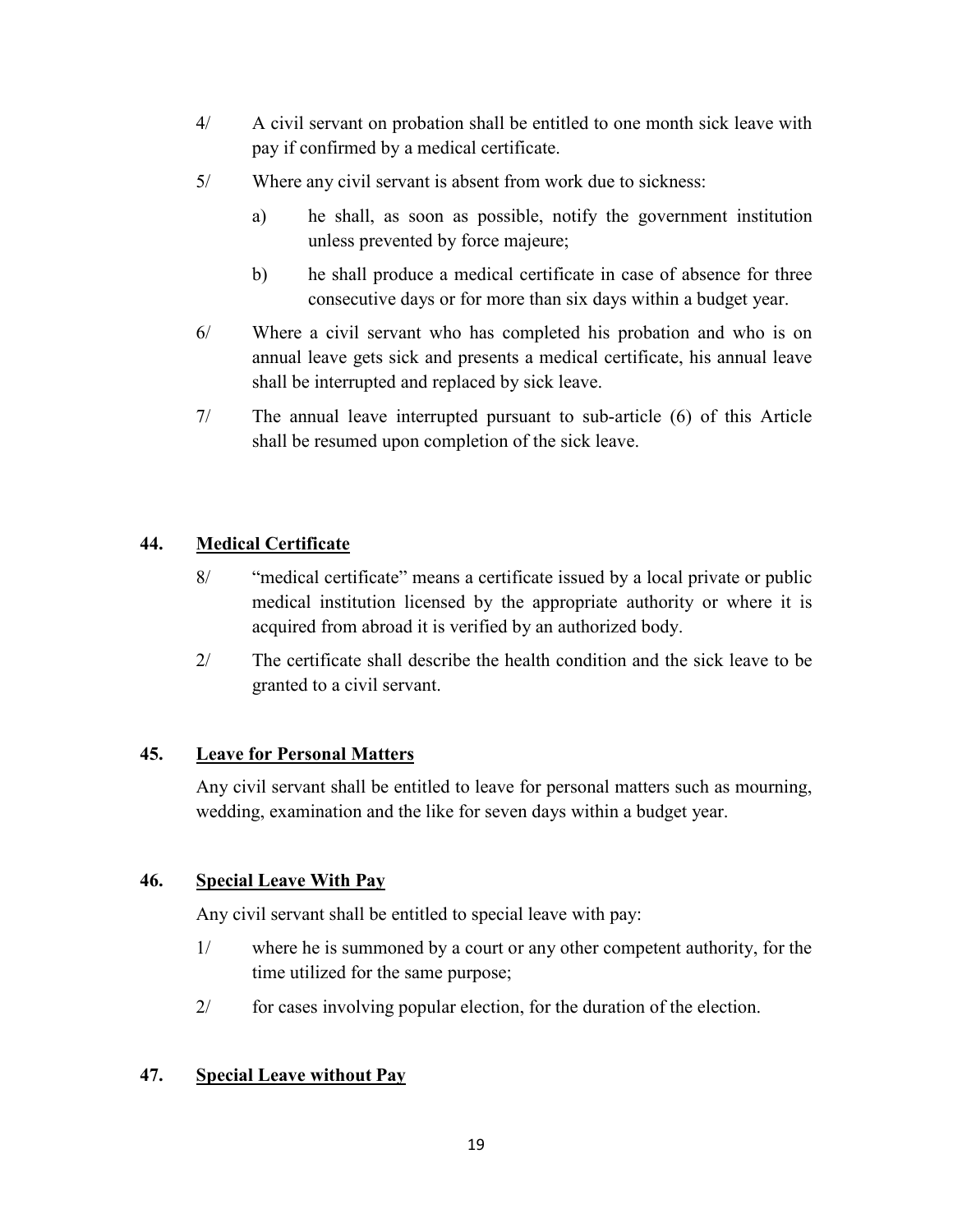- 1/ Where a civil servant applies, on justifiable ground, for a special leave without pay, the head of the government institution may authorize the granting of such leave a period not exceeding one year if it does not adversely affect the interest of the institution.
- 2/ Where a civil servant runs for election, he shall be entitled to leave without pay during the election campaign and for the duration of the voting.
- 3/ Notwithstanding sub-article (1) of this Article, where a civil servant applies for special leave without pay due to his assignment on a project run by a government institution or due to the assignment of his spouse to a diplomatic mission abroad, he may be granted with such leave for the duration of the project or the completion of the diplomatic mission.

## **SECTION FIVE**

# **CONDITIONS OF WORK APPLICABLE TO MEMBERS OF THE SOCIETY DESERVING AFFIRMATIVE ACTION**

#### **48. Conditions of Work Applicable to Female Civil Servants**

- 1/ Any government institution shall take affirmative actions that enable female civil servants to improve their competence and to assume decision making positions.
- 2/ Women shall be entitled to affirmative actions in recruitment, promotion, transfer, redeployment, education and training.
- 3/ It is prohibited to assign a pregnant civil servant to a position other than the position she assumed through recruitment or promotion; provided, however, that where so recommended by a medical certificate due to the risk to her health or to the fetus, she shall be transferred to another position or place of work.
- 4/ Any government institution shall not discharge a female civil servant by way of retrenchment pursuant to Article 87 of this Proclamation during her pregnancy or within four months after delivery.
- 5/ Any female civil servant shall, when confirmed by medical certificate, be entitle to leave with pay for the time spent in the follow up of medical treatment of her child who has not attained the age of one year.
- 6/ Any government institution shall establish a nursery where female civil servants could breast-feed and take care of their babies; the details of its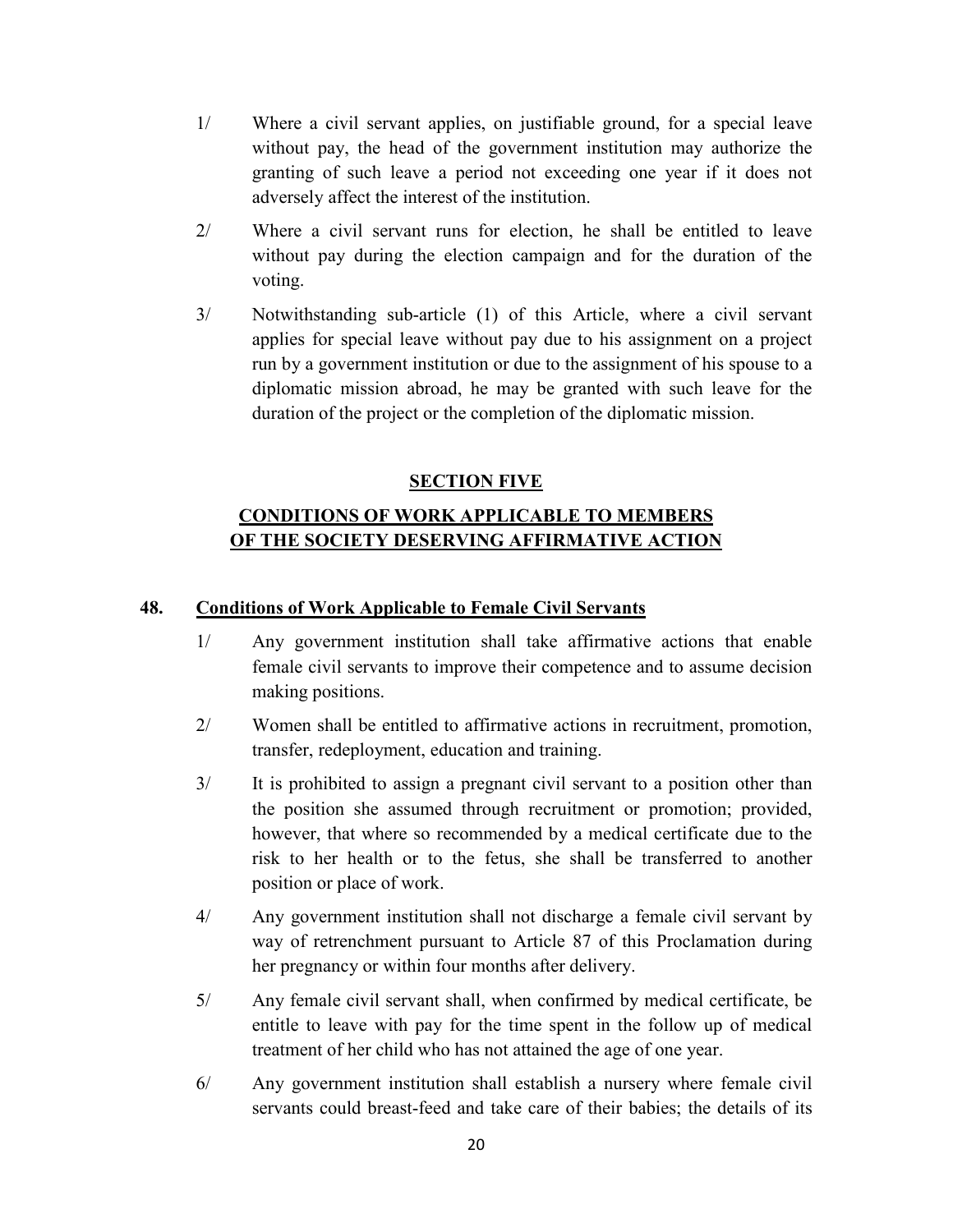implementation shall be determined by directives to be issued by the appropriate government institution.

# **49. Conditions of Work Applicable to Persons with Disabilities**

- 1/ Persons with disabilities shall be entitled to affirmative actions in recruitment, promotion, transfer, redeployment, education and training.
- 2/ Any government institution shall ensure that its working environment is conducive to civil servants with disabilities, provide them with the necessary tools and materials and train them how to use such tools and materials.
- 3/ Any government institution shall have the responsibility to assign an assistant for those civil servants with disability that requires assistance.
- 4/ Privileges prescribed by other laws to persons with disabilities shall be applicable for the implementation of this Proclamation.

# **50. Conditions of Work Applicable to Minority Nationalities**

- 1/ The placement of personnel in a government institution shall take into account fair representation of nations and nationalities.
- 2/ Nations and nationalities having lesser representations within a government institution shall be given the advantage of affirmative actions in recruitment, promotion, transfer, redeployment, education and training.

## **51. Issuance of Directives**

The Ministry shall issue detailed directives for the implementation of affirmative actions provided for under this Section.

# **SECTION SIX OCCUPATIONAL SAFETY AND HEALTH**

# **52. Objectives and Applicability**

- 1/ The objectives of occupational safety and health shall be:
	- a) to maintain the safety and health of civil servants and enhance their productivity;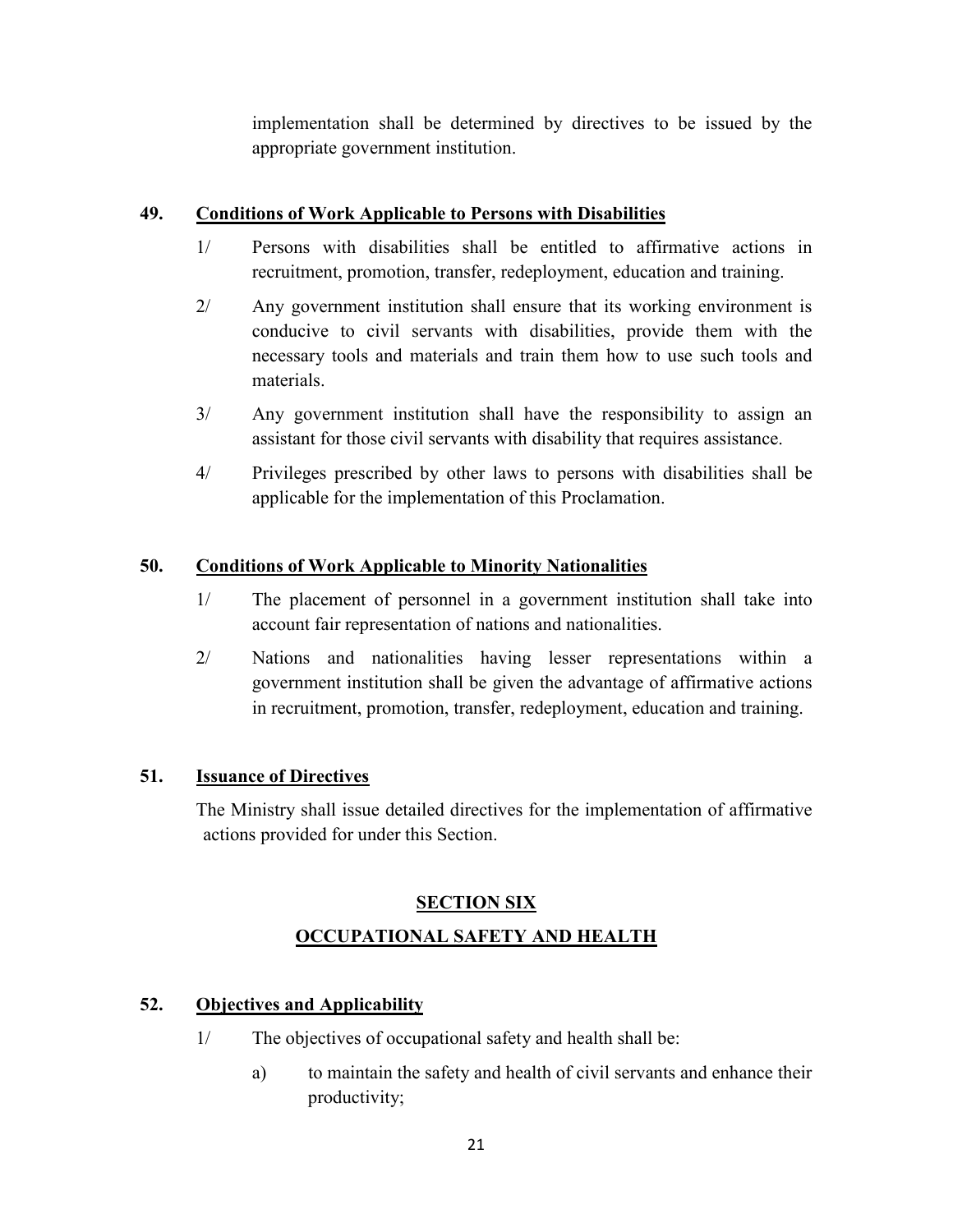- b) to arrange, improve and keep suitable work place for the safety and health of civil servants; and
- c) to guarantee high level performance of a government institution based on social wellbeing.
- 2/ The provisions of this Section shall also be applicable to temporary workers.

# **53. Employment Injury**

- 1/ "Employment injury" means employment accident or occupational disease.
- 2/ "Employment accident" means any organic injury or functional disorder suddenly sustained by a civil servant during or in connection with the performance of his work, and shall include the following:
	- a) injury sustained by a civil servant outside of his regular work, working place or working hours, while carrying out orders given by a competent authority;
	- b) injury sustained by a civil servant during or outside of working hours while attempting to save his work place from destruction of imminent danger irrespective of an order given by a competent authority;
	- c) injury sustained by a civil servant while traveling to or from his place of work by a vehicle provided by the government institution for the common use of its staff or by a vehicle hired and expressly destined by the institution for such purpose;
	- d) any injury sustained by a civil servant while present, in connection with his duties, in the work place or premises of the institution before the commencement or after completion of his work or during any interruption of work;
	- e) any injury sustained by a civil servant as a result of an action of the government institution or a third party during the performance of his work.
- 3/ "Occupational disease" means any pathological condition of a civil servant which arises as a consequence of the kind of work he performs or because of his exposure to the agent that causes the disease for a certain period prior to the date in which the disease became evident; provided, however,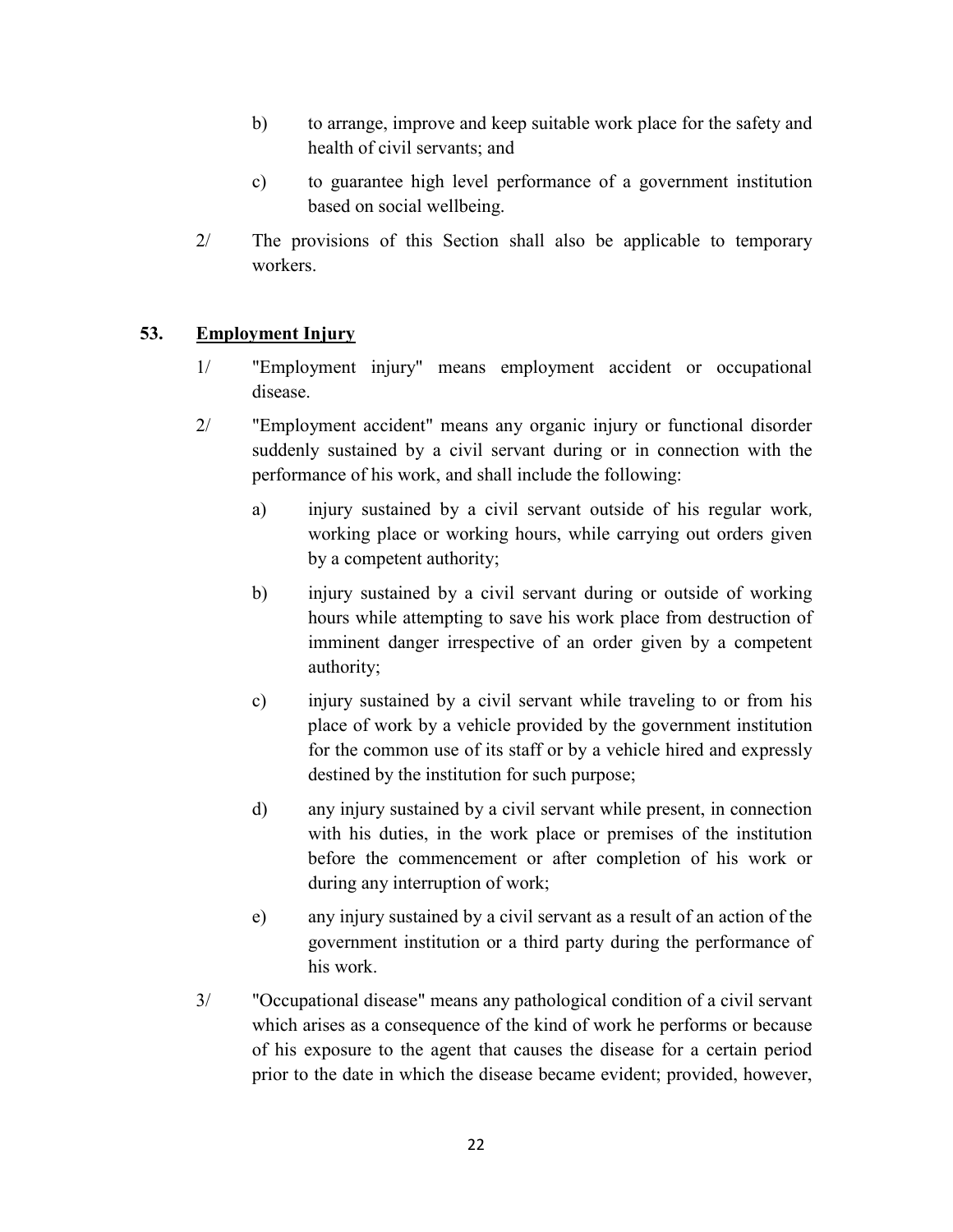that it does not include endemic or epidemic diseases which are prevalent and contracted in the area where the work is done.

- 4/ Notwithstanding sub-article (3) of this Article, if a civil servant engaged in combating epidemic or endemic disease contracted with such disease, it shall be considered as occupational disease.
- 5/ The extent of disability caused by an employment injury shall be determined pursuant to the relevant provisions of the public servants pension law.
- 6/ Notwithstanding the provisions of sub-article (1) of this Article, any injury sustained by the deliberate act of the civil servant, particularly, by his nonobservance of express safety rules or by reporting to work in a state of intoxication caused by drinks or drugs shall not be deemed an employment injury.

# **54. Safety Measures**

- 1/ Any government institution shall have the responsibility to:
	- a) ensure that the work place does not cause hazard to the health and safety of civil servants;
	- b) provide civil servants with protective devices and materials and give them instructions on their utilization.
- 2/ Any civil servant shall have the obligation to:
	- a) observe directives issued in relation to safety and health;
	- b) properly use safety devices and materials; and
	- c) promptly inform the concerned officer of any situation which he may have reason to believe could present a hazard.
- 3/ The Ministry shall undertake studies on methods of maintaining occupational safety and health; and facilitate the provision of training for their implementation in government institutions.
- 4/ The Ministry shall supervise the implementation of occupational safety and health measures in government institutions and shall issue directives regarding safety precaution measures.

## **55. Disability**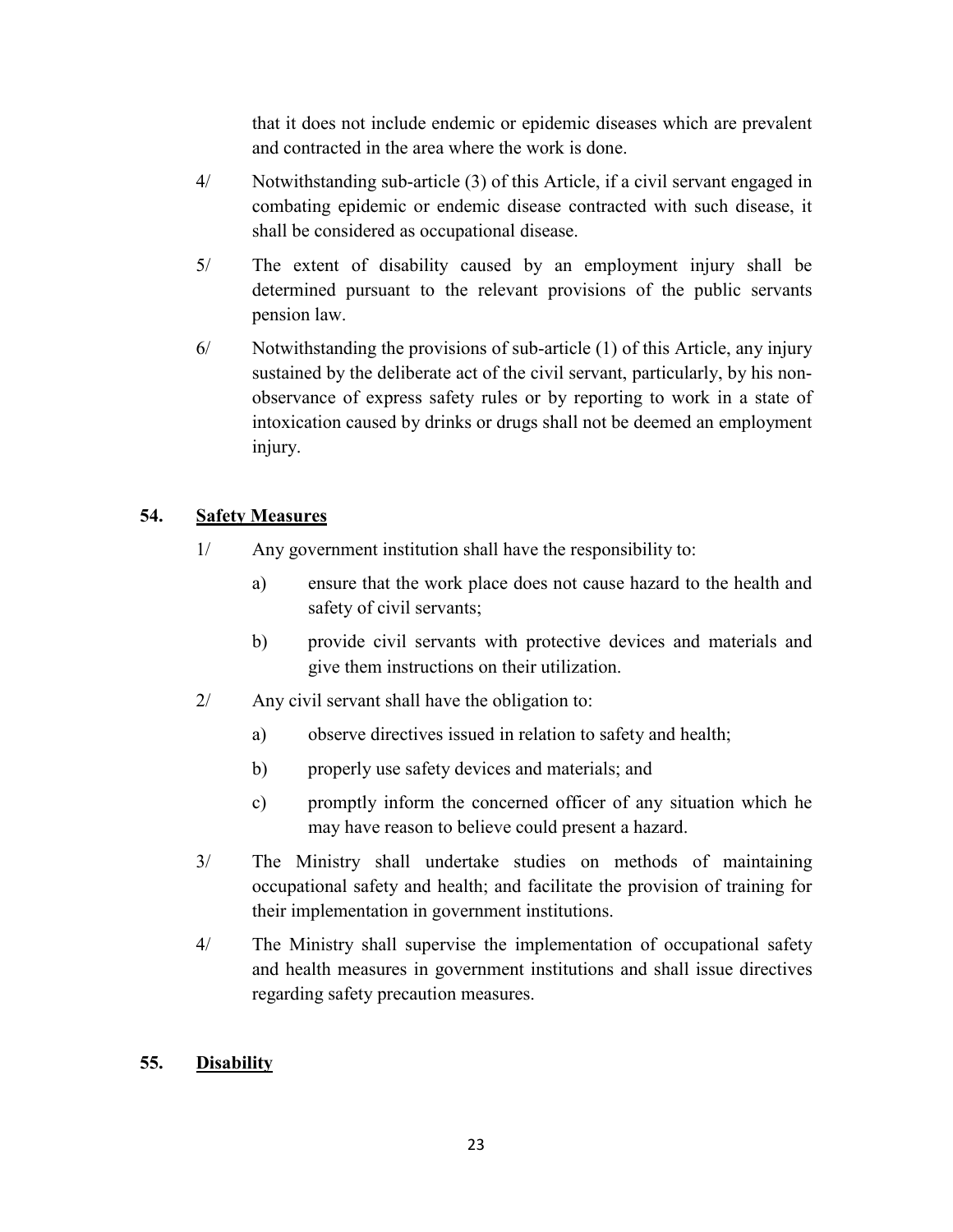- 1/ "Disability" means an employment injury resulting in a decrease or loss of capacity to work.
- 2/ The effect of disability may be temporary disability, permanent partial disability, permanent total disability or death.

## **56. Temporary Disability**

"Temporary disability" means a partial or total loss of capacity to work for a limited period of time.

# **57. Permanent Partial Disability**

"Permanent partial disability" means incurable employment injury reducing the capacity to work.

# **58. Permanent Total Disability**

"Permanent total disability" means incurable employment injury, which prevents the injured civil servant from engaging in any kind of remunerated work.

# **59. Medical Benefits and Injury Leave**

- 1/ The government institution shall cover the expenses for the following locally provided medical treatments to a civil servant who has sustained employment injury:
	- a) general and special medical treatment and surgical care;
	- b) hospital and pharmaceutical care;
	- c) any necessary prosthetic or orthopedic appliance.
- 2/ The medical treatment to which an injured civil servant is entitled pursuant to sub-article (1) of this Article shall be provided by private medical institutions where the treatment in question could not be provided by public medical institutions.
- 3/ Any civil servant who has sustained an employment injury shall be entitled to injury leave with pay until he recovers and resumes work or until it is medically certified that he is permanently disabled. Where it is medically certified that the civil servant is permanently disabled, he shall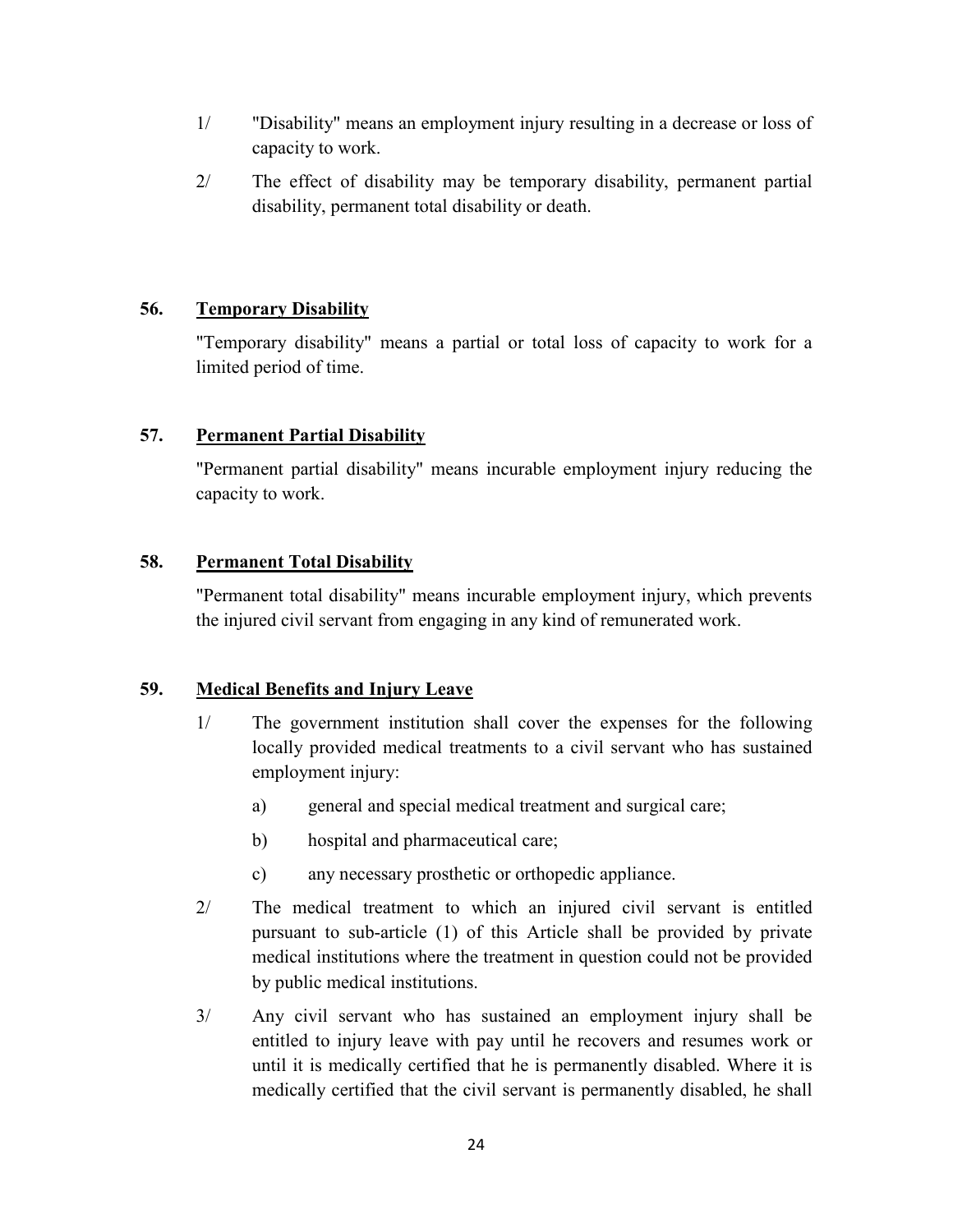be entitled to the benefits provided for under Article 59 of this Proclamation.

- 4/ Where the civil servant intentionally delays his recovery by not following the medical treatment properly or by his non-observance of doctor's instructions, his entitlement of medical benefits and leave under subarticles (1) and (2) of this Article shall cease.
- 5/ The Ministry may issue implementation directives regarding the payment of medical expenses referred to in sub-article (1) of this Article.

# **60. Disability Pension and Gratuity**

- 1/ Any civil servant who has sustained permanent total or permanent partial disability due to employment injury shall be entitled to the rights and benefits provided for by the public servants pension law.
- 2/ Injuries which, although not resulting in incapacity to work, cause serious mutilation or disfigurement of the injured civil servant, shall be considered permanent partial disability for the purpose of payment of compensation and other benefits.
- 3/ The assessment of the extent of employment injure as provided for by the public servants pension law shall also apply for the implementation of sub-article (2) of this Article.
- 4/ Where an employment injury has resulted in the death of a civil servant, his survivors shall receive gratuity provided for by the public servants pension law.

## **61. Tax Exemption**

Any payment to be made pursuant to Article 60 of this Proclamation shall be exempt from tax and may not be attached or set off, or assigned by the beneficiary.

## **62. Claims of Compensation from Third Party**

1/ Where the injury sustained by the civil servant is caused by the fault of a third party, the government institution shall be entitled to claim compensation from the third party an amount equal to the expenses which it has incurred due to the injury.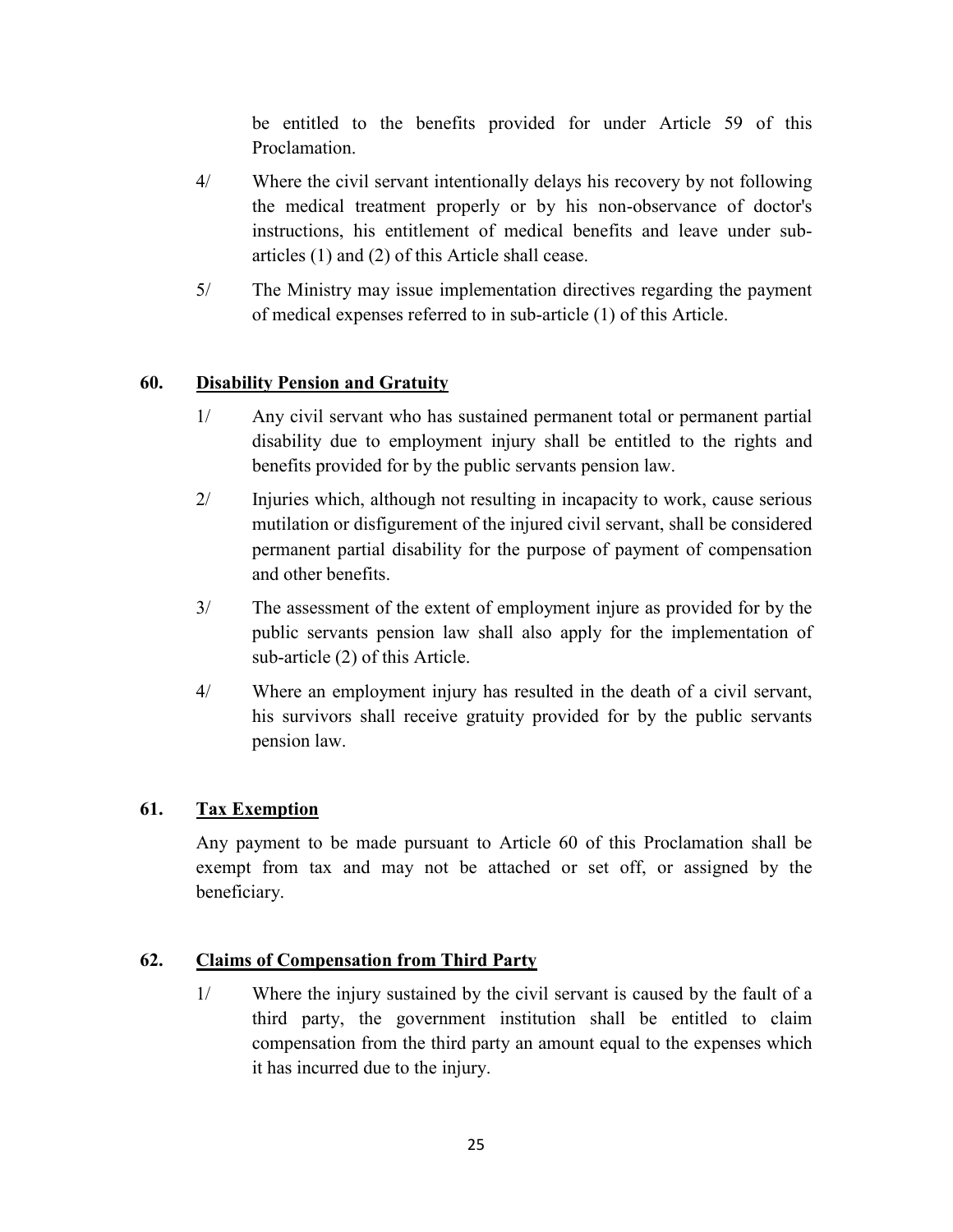2/ In the event that the civil servant receives compensation from the third party who caused injury, the government institution may deduct from the salary of the civil servant the expenses incurred pursuant to Article 59(1) and (3)of this Proclamation. Where the amount of compensation received by the civil servant is less than the cost incurred by the government institution, the institution can claim the difference from the third party.

## **SECTIONSEVEN**

# **MANAGING INFORMATION PROFILES OF CIVIL SERVANTS**

#### **63. Personnel Records**

- 1/ Any government institution and the Ministry shall keep relevant personnel data organized in a modern way regarding each civil servant or temporary employee.
- 2/ The Ministry shall register the human resource information sent to it pursuant to sub-article (1) of this Article upon ascertaining their compliance with the provisions of this Proclamation and directives issued for the implementation of this Proclamation.
- 3/ Any civil servant shall have right to access to all information contained in his personnel records or to have a copy thereof.
- 4/ Any person other than the concerned administrative staff shall not have access to personnel records of a civil servant without his consent unless authorized by a court order or by the provision of the law.
- 5/ It is prohibited to deposit any document in the personnel records of a civil servant which is not made known or informed to him.

#### **64. The Responsibility of Organizing Profile of Civil Servants**

- 1/ The Ministry shall have the duty to:
	- a) implement uniform human resource management information system at a national level;
	- b) organize civil servants data base at national level;
	- c) collect, compile and disseminate statistical data relating to civil servants.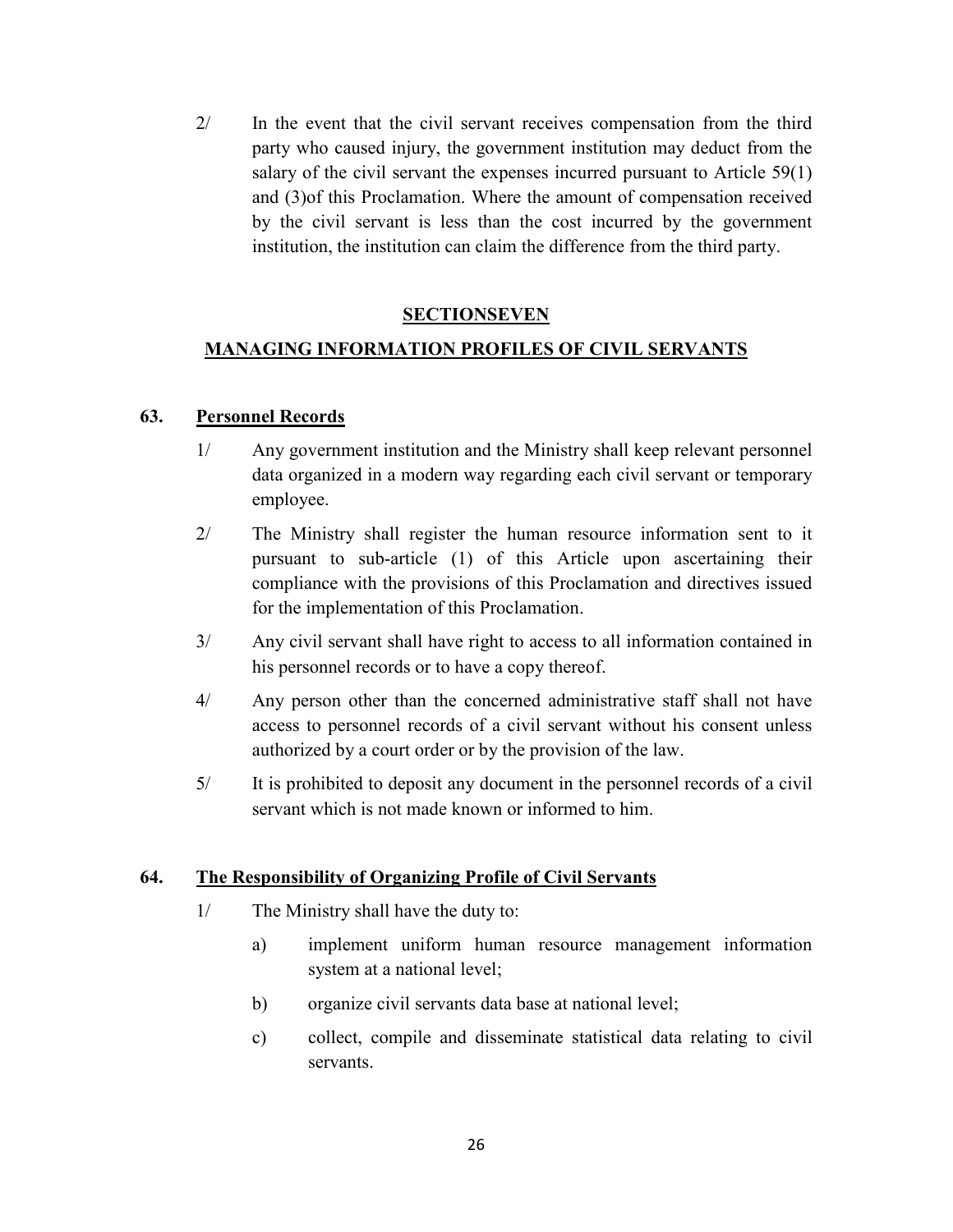- 2/ Any government institution shall have duty to send information on timely basis to the Ministry's human resource database.
- 3/ Any government institution shall send to the Ministry personnel data of every employee.

# **SECTION EIGHT RIGHTS AND OBLIGATIONS**

#### **65. Responsibilities of Government Institutions**

Without prejudice to other provisions of this Proclamation, any government institution shall have responsibilities to:

- 1/ make civil servants fully aware of government policies, strategies and laws;
- 2/ ensure that its working environment is free from any form of religious practices or activities;
- 3/ provide job description to each civil servant and evaluate his performance based on work plans;
- 4/ proved necessary work appliances to civil servants and orient them about their usages;
- 5/ create conducive working environment to the health and safety of civil servants.

## **66. Obligations of Civil Servants**

Any civil servant shall have the following obligations:

- 1/ be loyal to the public and the Constitution and respect the law;
- 2/ effectively execute the laws and policies issued by the Government;
- 3/ serve the public and the country without having any form of bias;
- 4/ devote his whole energy and ability to the service of the public;
- 5/ discharge the functions specified in his job description and the lawful orders of his immediate supervisor;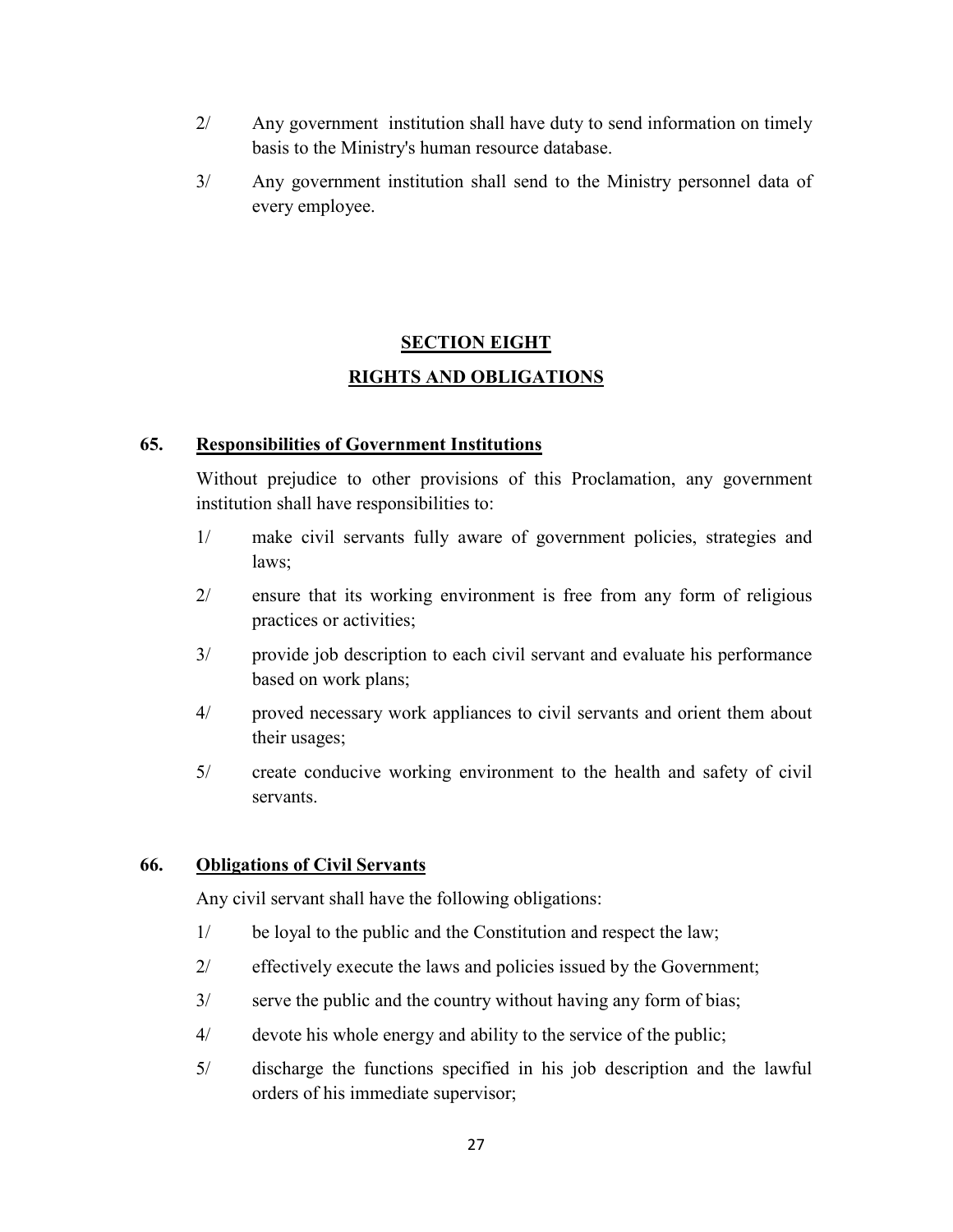- 6/ be reserved from exercising any activity or practice reflecting his own faith or religion at the place of work;
- 7/ not disclose confidential matters of the government institution classified as such;
- 8/ avoid discriminatory treatment of clients on the basis of gender, language, ethnicity, religion, political stand, physical disability or other forms of differentiations;
- 9/ not engage in any other activity that compromise his service to the government institution or otherwise conflict with his duties or is incompatible with his status as a civil servant;
- 10/ not use his position to advance his political interest and thereby exercise discriminatory practice;
- 11/ not solicit or accept any gift or a present having a value in consideration of the service he renders or expected to render as a civil servant;
- 12/ properly use and handle equipment and implements supplied to him for the purpose of doing his job;
- 13/ submit for medical examination, other than examination for HIV/AIDS, when required by the government institution on sufficient grounds related to his service;
- 14/ observe occupational safety and health rules.

## **67. Extent of Liability**

Any civil servant shall be liable for the damage or loss of equipment and implements supplied to him for the purpose of doing his job, where such damage or loss is caused by his negligence or intentional act.

## **SECTION NINE**

# **DISCIPLINARY MEASURES AND GRIEVANCE HANDLING SUB-SECTION ONE DISCIPLINARY MEASURES**

## **68. Objective of Disciplinary Penalty**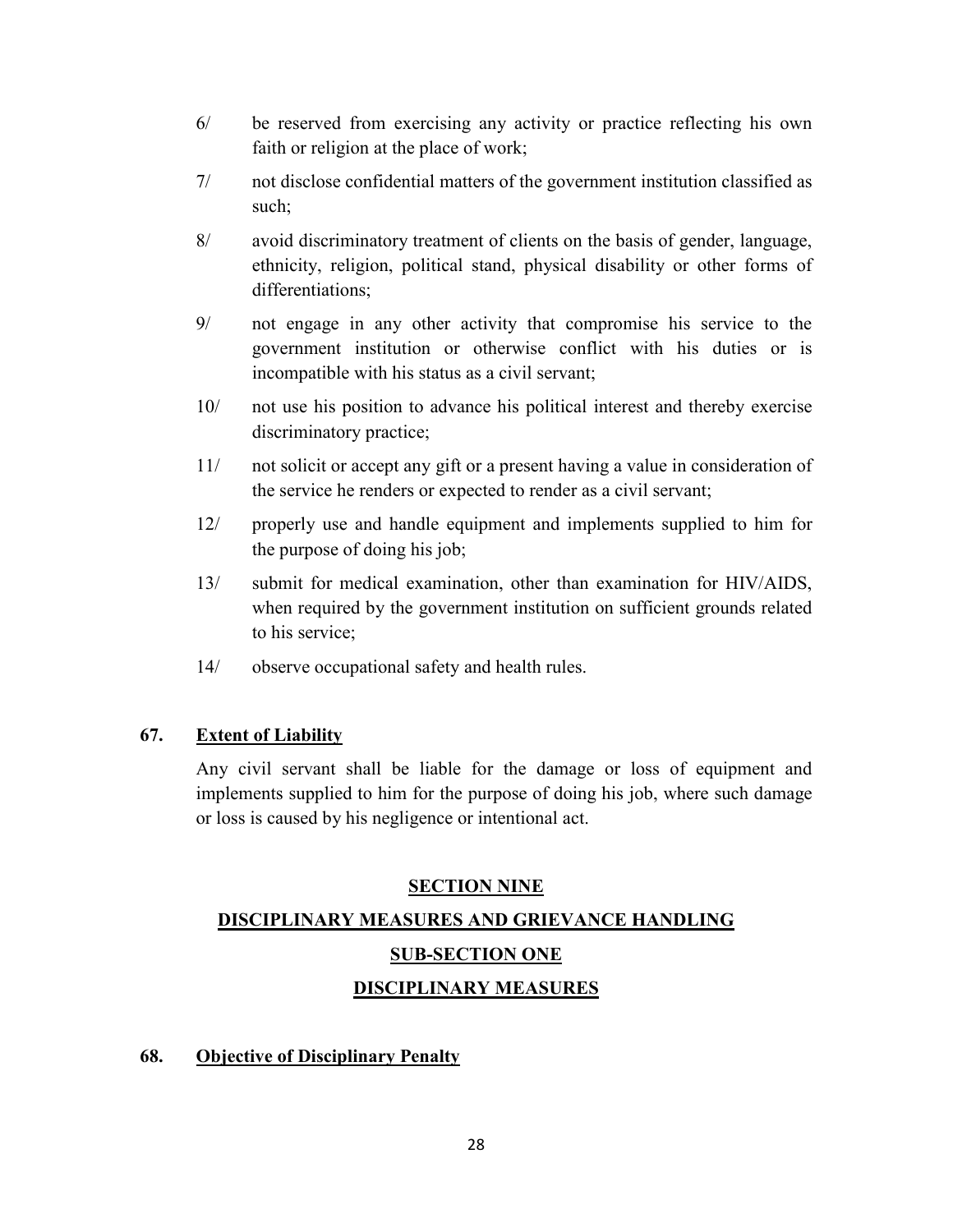The objective of a disciplinary penalty shall be to cause delinquent civil servant to regret and learn from his mistakes and to rehabilitate him so as to become ethically sound civil servant or to discharge him when he becomes recalcitrant. Repent

## **69. Types and Classification of Disciplinary Penalties**

- 1/ Depending on the gravity of the offence, any one of the following penalties may be imposed on a civil servant for breach of discipline:
	- a) oral warning;
	- b) written warning;
	- c) fine up to 15 day's salary;
	- d) fine up to three month's salary;
	- e) down grading for the period of up to two years;
	- f) dismissal.
- 2/ The penalties specified under sub-article 1(a) to (c) of this Article shall be classified as simple disciplinary penalties.
- 3/ The penalties specified under sub-article 1(d) (f) of this Article shall be classified as rigorous penalties.
- 4/ A civil servant who has been demoted inaccordance with paragraph (e) of sub-article (1) of this Article shall be reinstated, upon the lapse of his period of punishment:
	- a) when a similar vacant post is available, without any promotion procedures;
	- b) in the absence of a vacant post, he shall be reinstated to a similar post without any promotion procedures when it becomes available at a later time.
- 5/ After a disciplinary measure has been taken on a civil servant, such measure shall be refer to and remain as a record:
	- a) for two years, where the penalty is simple;
	- b) for five years, where the penalty is rigorous.

## **70. Offences Entailing Rigorous Disciplinary Penalties**

Rigorous disciplinary penalties may be imposed for the following offences: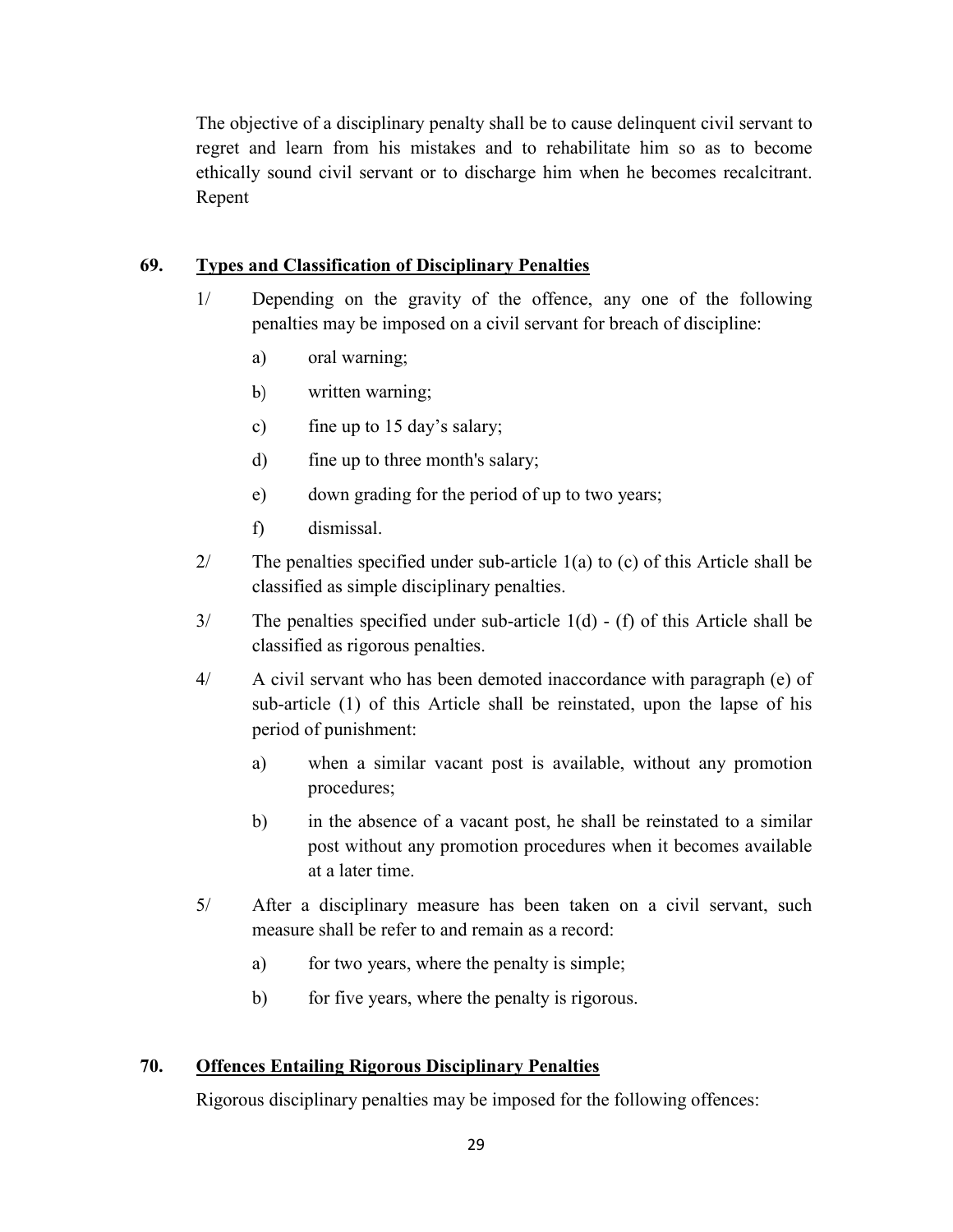- 1/ neglect of duty by being disobedient to lawful orders, negligent or tardy or by intentional nonobservance of working procedures and government policies;
- 2/ deliberate procrastination of cases or mistreatment of clients;
- 3/ to deliberately obstruct work or to collaborate with others in committing such offence;
- 4/ unjustifiable repeated absenteeism or non observance of office hours, fall short of getting lesson in spite of being penalized by simple disciplinary penalties; fail
- 5/ to initiate and commit physical violence at the work place;
- 6/ neglect of duty by being alcoholic or drug addict;
- 7/ to accept or solicit bribes;
- 8/ to commit an immoral act at work place;
- 9/ to commit an act of theft or breach of trust;
- 10/ to commit an act of misrepresentation or fraudulent act;
- 11/ to inflict damages to the property of the government institution due to an intentional act or negligence;
- 12/ abuse of power;
- 13/ to commit sexual harassment or abuse at the work place;
- 14/ to commit any breach of discipline offence of equal gravity with the offences specified under this Article.

# **71. Taking Disciplinary Measures**

- 1/ Any government institution shall establish a disciplinary committee which shall conduct formal disciplinary investigation and thereby submit recommendations to the head of the government institution.
- 2/ Disciplinary measures may be taken irrespective of any court proceeding or decision.

## **72. Suspension from Duty**

- 1/ Any civil servant may be suspended from duty if it is presumed that:
	- a) he may obstruct the investigation by concealing, damaging or destroying evidence related to the alleged offence;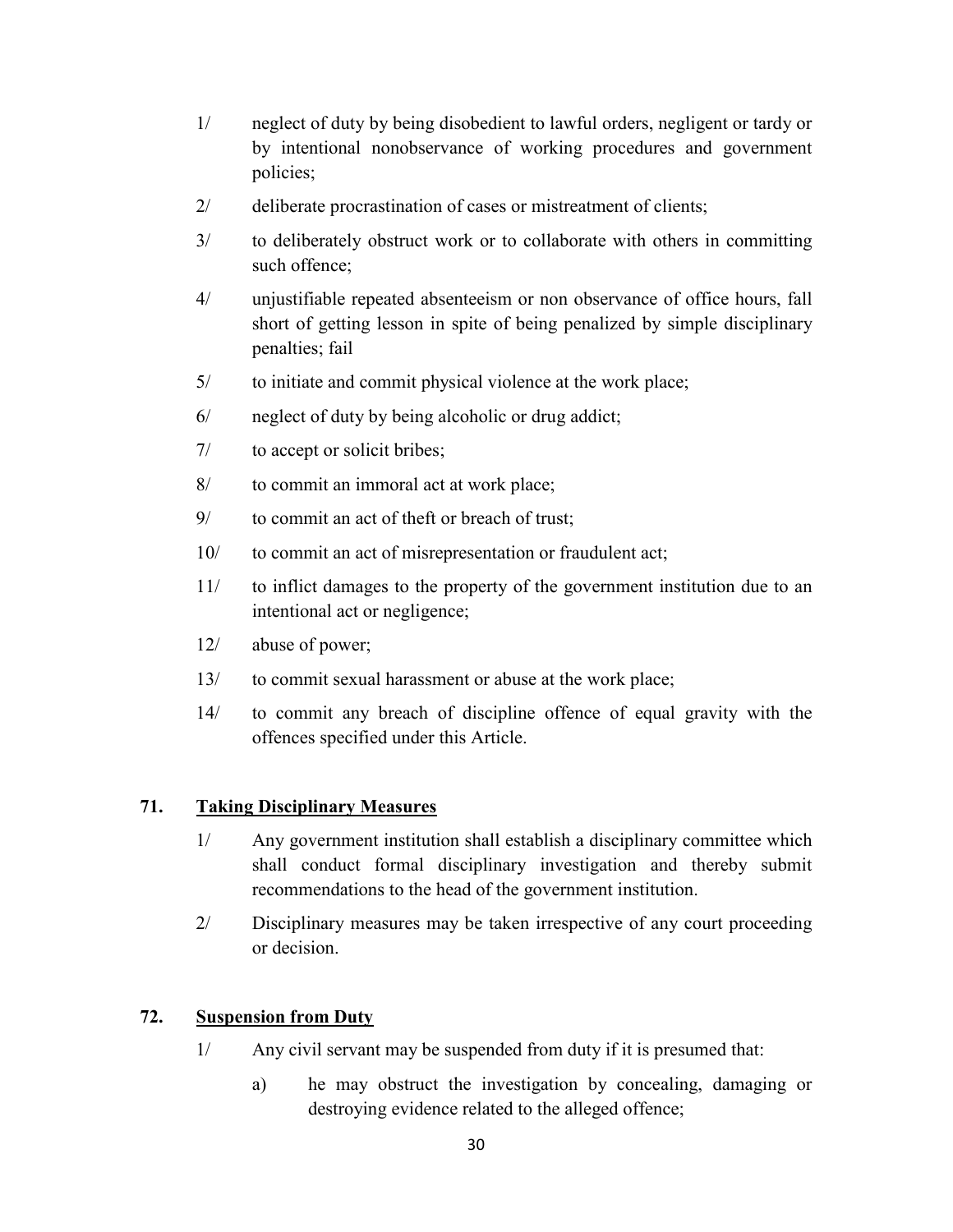- b) he may commit additional offence on the property of the government institution;
- c) the alleged offence is so grave as to demoralize other civil servants or negatively affect the public trust towards civil servants; or
- d) the disciplinary offence may lead to dismissal.
- 2/ A civil servant may be suspended from duty and payment of salary in accordance with sub-article (1) of this Article only for a maximum period of two months.
- 3/ The decision given in accordance with sub-article (2) of this Article shall be communicated to the civil servant in writing, stating the grounds and duration of his suspension and signed by the head of the government institution or his representative and copied to the Ministry.
- 4/ Unless a decision of dismissal is rendered against a suspended civil servant, the salary withheld during the suspension shall be paid to him without interest.
- 5/ The suspension of a civil servant shall not deprive him of other rights and duties that are not affected by the suspension.
- 6/ Notwithstanding the provisions of sub-article (2) of this Article, if the suspension period of a civil servant form duty and payment of salary expires before his dismissal or reinstatement with payment of salary in accordance with sub-article (4) of this Article, the head of the government institution may extend the suspension for a period of up to one month:
	- a) with payment of half salary if the delay is caused by the complexity of investigation of the disciplinary charge; or
	- b) without payment of salary if the cause of delay is attributable to the civil servant himself.
- 7/ If the initial or extended period of suspension of a civil servant form duty and payment of salary expires either before the dismissal of the civil servant or his reinstatement with payment of his salary in accordance with sub-article (4) of this Article, the suspension from duty and payment of salary shall be lifted and the investigation of the disciplinary charge shall continue; provided, however, that committee members and officers responsible for the delay shall be liable for disciplinary offence.

## **73. Period of Limitation**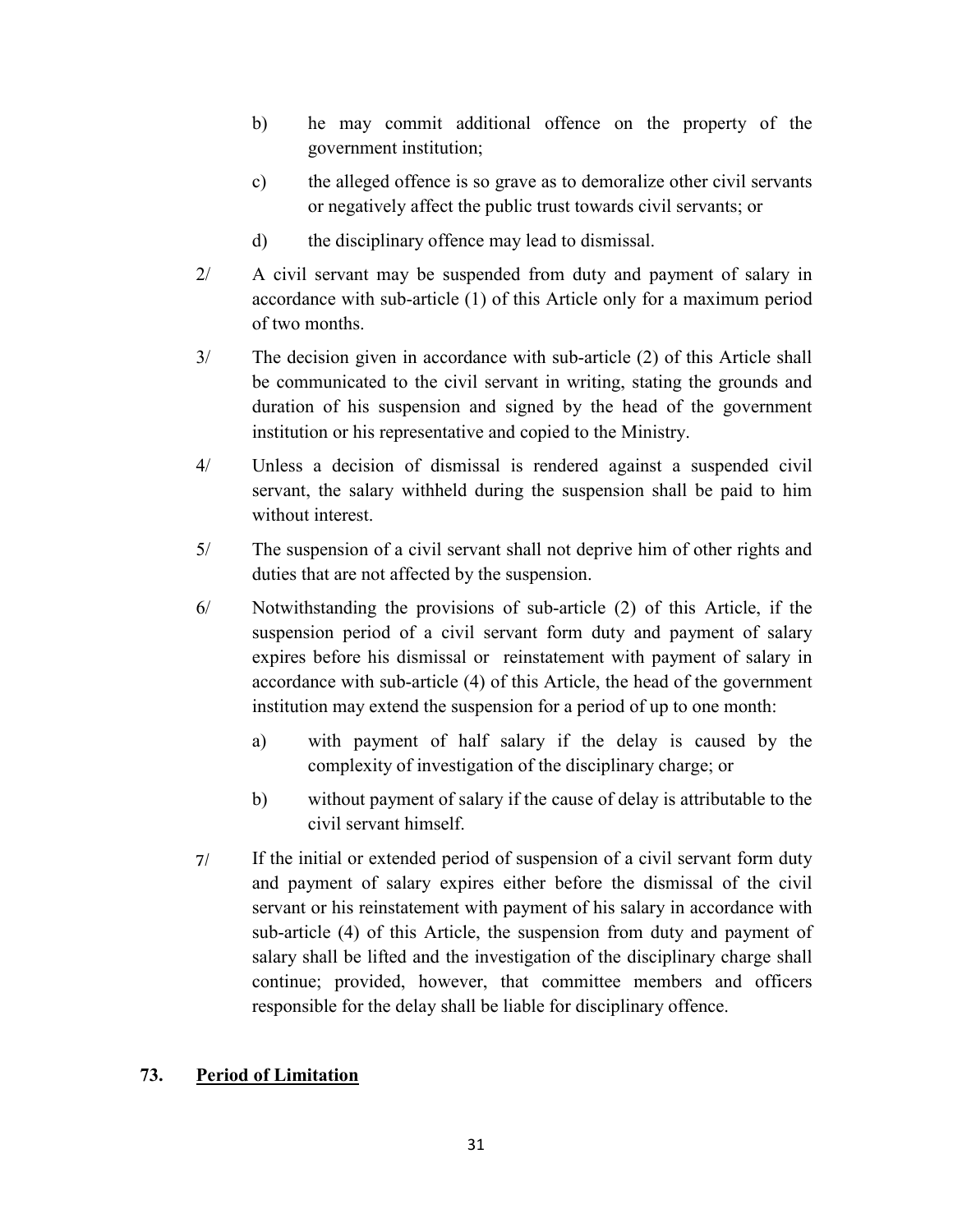- 1/ Disciplinary measure shall not be taken against a civil servant who has committed an offence entailing simple disciplinary penalty unless such measure is taken within six months, from the time the commission of the offence is known; provided, however, that the official who has failed to take the disciplinary measures within the time limit shall be held accountable.
- 2/ No disciplinary charge shall be brought against a civil servant who has committed an offense entailing rigorous disciplinary penalty in addition to criminal liability, unless the disciplinary charge is brought within the time limit provided for in the criminal code for such criminal offense.
- 3/ No disciplinary charge shall be brought against a civil servant who has committed an offense entailing rigorous disciplinary penalty, but not entail criminal liability, unless the disciplinary charge is brought within the time limit provided for in the criminal code for petty offenses.
- 4/ Notwithstanding the provisions of sub-articles (2) and (3) of this Article, the official who has failed to take the measures, within a period of one year from the date he became aware of the offence, shall be liable for disciplinary offence.
- 5/ Any c1aim by a civil servant for payment of money shall be barred by limitation unless submitted to the concerned body within six months from the date it becomes due.

## **SUB-SECTION TWO**

## **GRIEVANCE HANDLING PROCEDURE**

#### **74. Grievance**

For the purpose of application of this Sub-Section, "grievance" means a complaint of a civil servant that could not be resolved through discussion conducted with the civil servant's immediate supervisor or with the concerned officer and should be addressed through a formal review procedure.

## **75. Objectives of Grievance Handling Procedure**

Civil servants' grievance handling procedure of shall have the following objectives:

- 1/ to provide expeditious remedy for grievances;
- 2/ to rectify mistakes and weaknesses that are causes for grievances;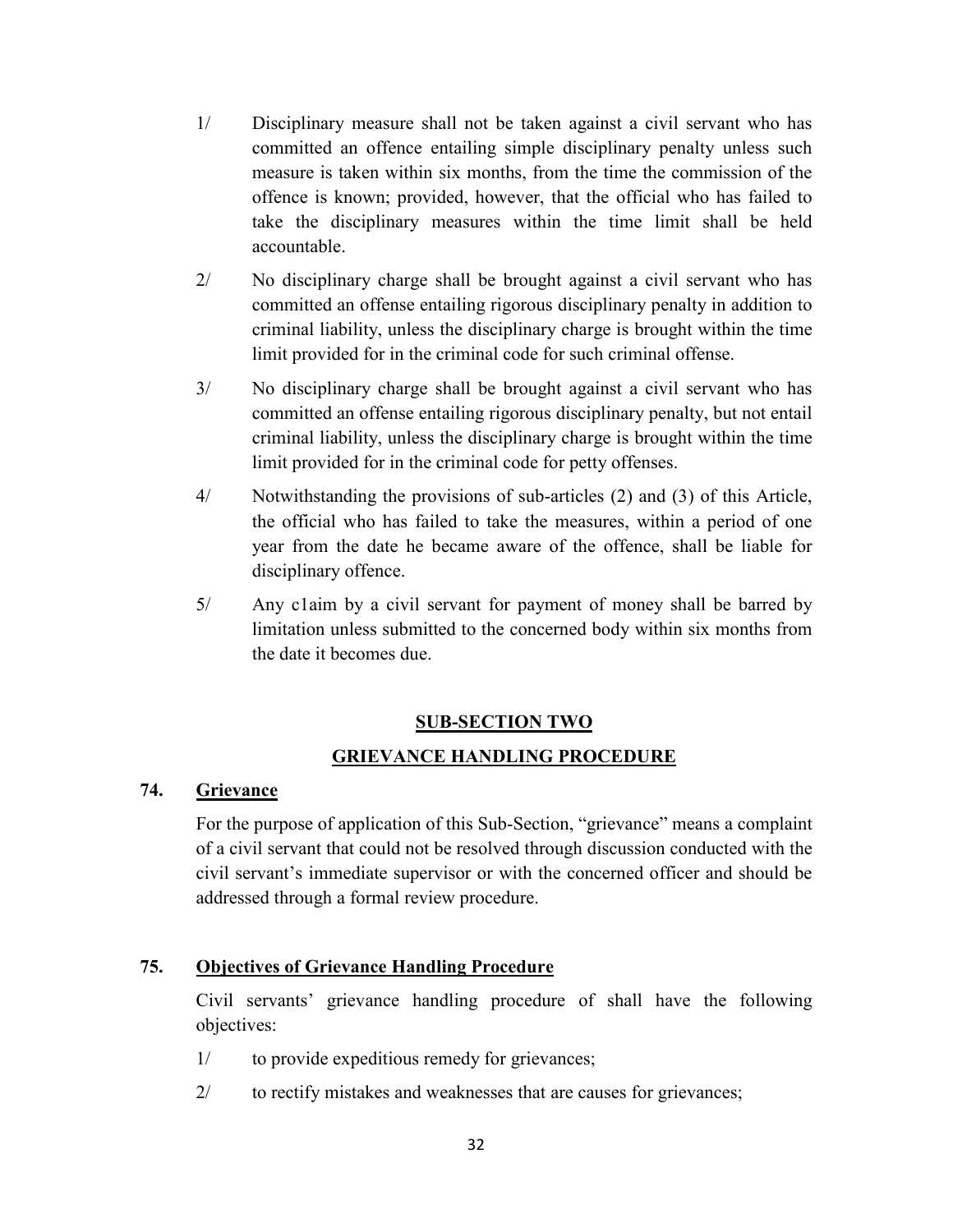3/ to provide equitable and fair treatment to all civil servants and thereby promote smooth work relationship.

## **76. Establishment of Grievance Handling Committee**

Any government institution shall establish a grievance handling committee that conducts grievance inquiry, and submits recommendation to the head of the government institution.

# **77. Duties of Grievance Handling Committee**

A grievance handling committee shall have the duty to investigate complaints lodged by civil servants and submit recommendations relating to:

- 1/ interpretation and implementation of laws and directives;
- 2/ protection of rights and benefits;
- 3/ occupational safety and health;
- 4/ placement and promotion;
- 5/ performance appraisal;
- 6/ undue influence exerted by supervisors;
- 7/ disciplinary measures taken pursuant to sub-article (1)(a) and (b) of Article 69 of this Proclamation;
- 8/ other issues related to conditions of work.

## **78. Administrative Decision**

- 1/ "administrative decision" means a decision given in writing by the head of a government institution in the case of matters referred to in this Section on the recommendation of disciplinary or grievance committee or on other matters directly falling under his authority in accordance with the law.
- 2/ Notwithstanding sub-article (1) of this Article, a decision given by the head of a government institution either without following the formal procedure or verbally shall be construed as an administrative decision.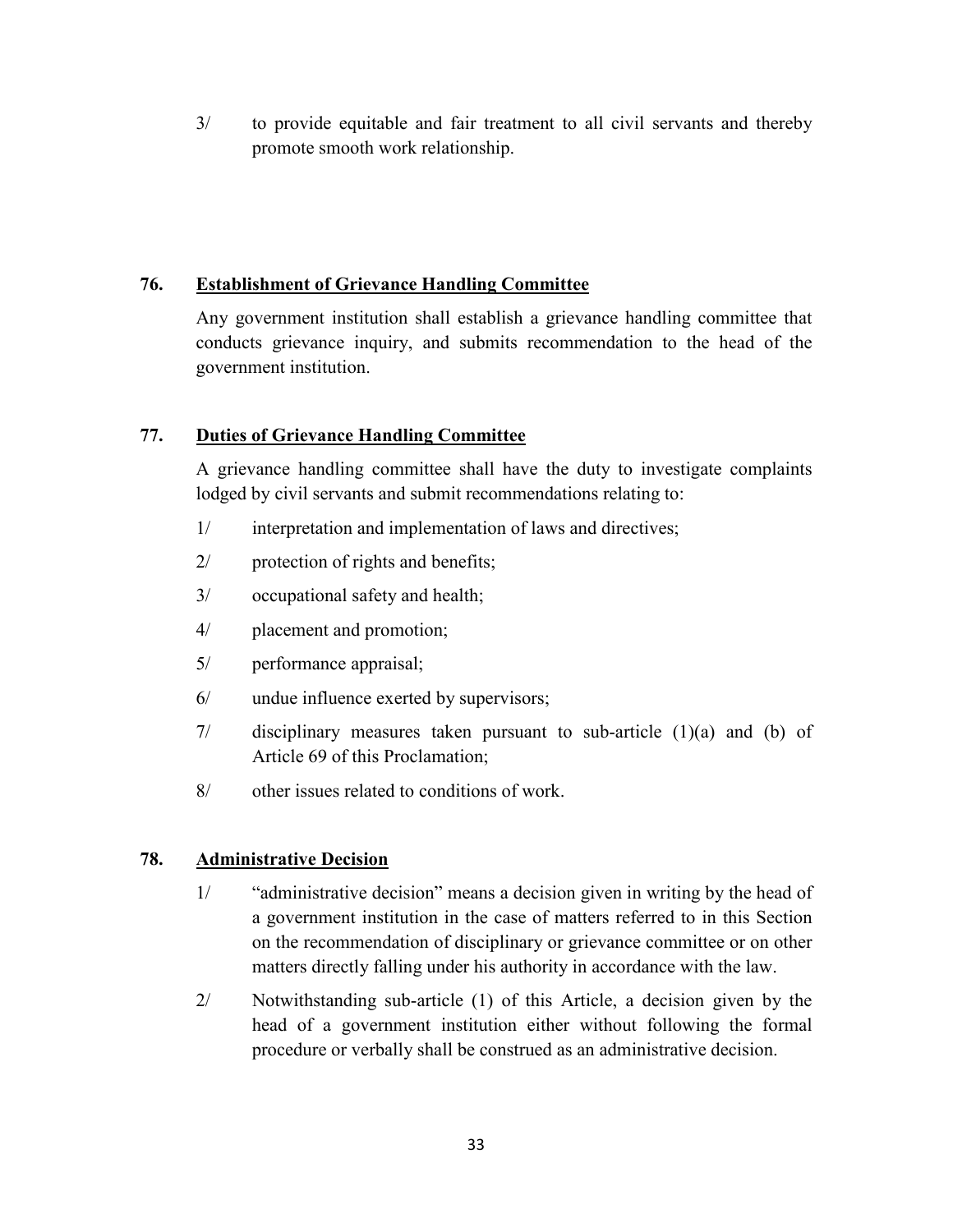#### **SECTION TEN**

#### **CIVIL SEREVANTS ADMINISTRATIVE TRIBUNAL**

#### **79. Establishment**

- 1/ The Civil Servants Administrative Tribunal (hereinafter the "Administrative Tribunal") is hereby established.
- 2/ The Administrative Tribunal shall have chambers which examine and decide on appeal cases.
- 3/ Each chamber shall have a chairperson and two members designated by the Minister.
- 4/ The Ministry shall issue directives relating to the manner of execution of function of judges of the Administrative Tribunal, the code of ethics they should observe, and other related matters.

#### **80. Powers and Procedures of the Administrative Tribunal**

- 1/ The Administrative Tribunal shall have judicial powers to:
	- a) hear cases brought to it and render orders and decisions;
	- b) hear an appeal brought by a civil servant against an alleged decision and supported by an affidavit.
- 2/ Orders and decisions of the Administrative Tribunal shall be considered as orders and decisions of any civil court.

#### **81. Jurisdiction of the Administrative Tribunal**

The Administrative Tribunal shall have the power to hear and decide on:

- 1/ appeals lodged by civil servants relating to:
	- a) unlawful suspension or termination of service;
	- b) rigorous disciplinary penalty;
	- c) unlawful attachment or deduction of salary or other payments;
	- d) infringement of rights arising from employment injury;
	- e) except provided under Article 77(7) of this Proclamation, cases decided upon investigation by grievance handling committee;
	- f) request for termination letters and certificate of service;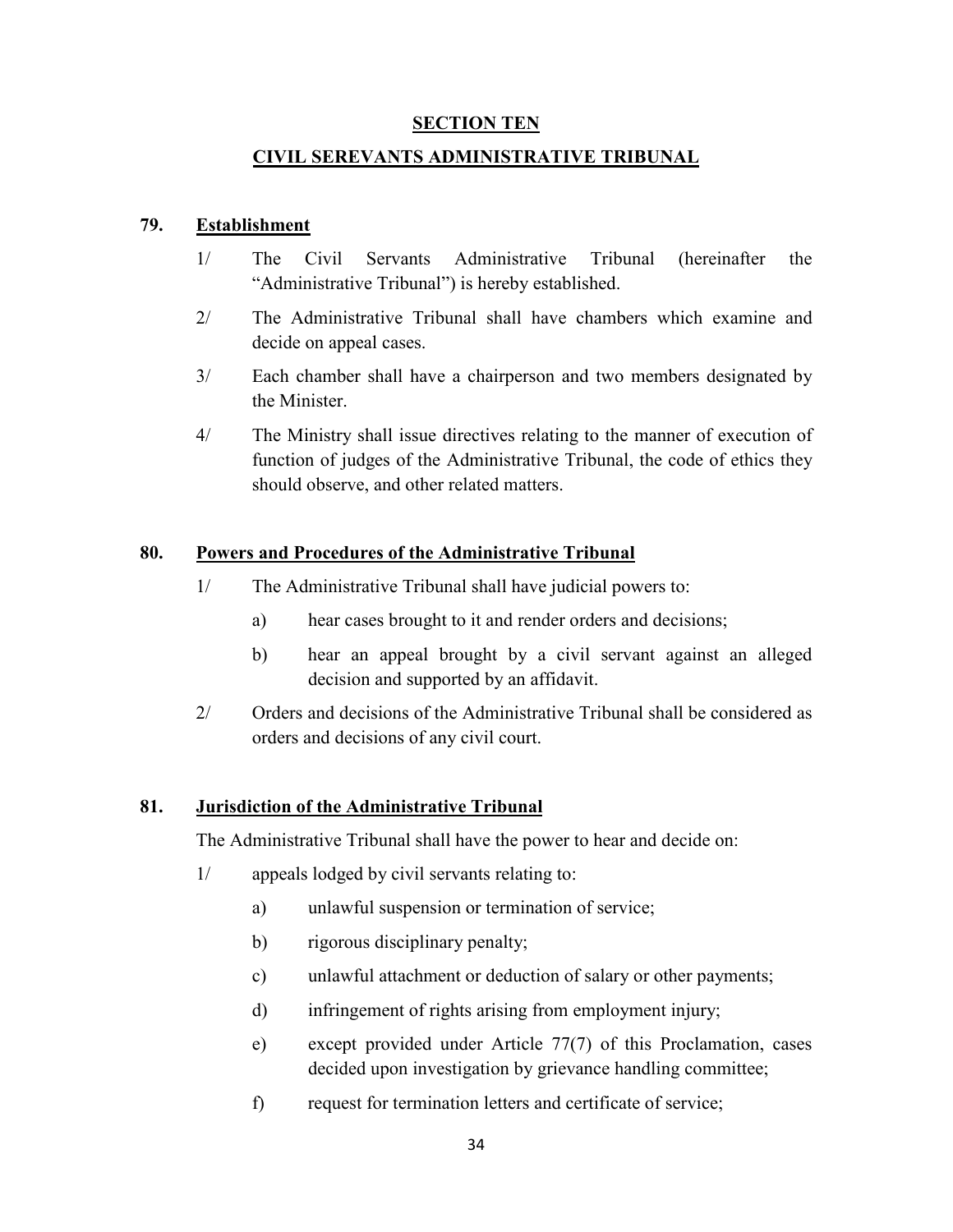- 2/ appeals lodged by temporary employees and employees of government institutions authorized by their establishment legislations to administer their employees in accordance with directives issued following the basic principles of the civil service laws.
- 3/ The Administrative Tribunal may, after hearing an appeal, confirm, reverse or vary an administrative decision.
- 4/ The decision of the Administrative Tribunal on question offacts shall be final; provided, however, that any party who claims that the decision of the Administrative Tribunal has error of law, may appeal to the Federal Supreme Court within 60 days from the date of decision of the Administrative Tribunal.

# **82. Execution of Decision**

- 1/ Any government institution shall have the obligation to immediately execute a decision given by the Administrative Tribunal.
- 2/ Where the beneficiary of a decision pleaded that the decision of the Administrative Tribunal given in accordance with Article 81(3) and (4) of this Proclamation is not executed within 30 days, the Administrative Tribunal shall refer the case to the Federal First Instance Court to enforce the execution of the decision.
- 3/ The head of the government institution who failed to execute the decision of the Administrative Tribunal shall be liable for the damage sustained by the institution and the civil servant.

# **SECTION ELEVN**

# **TERMINATION AND EXTENSION OF SERVICE**

## **83. Resignation**

- 1/ Any civil servant may, by giving a one month prior notice, resign at any time; provided, however, that the government institution may release him prior to the end of the notice period if it can easily replace him.
- 2/ Any civil servant, who has terminated his service without giving a one month prior notice referred to in sub-article (1) of this Article, shall have civil and criminal liability for any damages caused by such failure.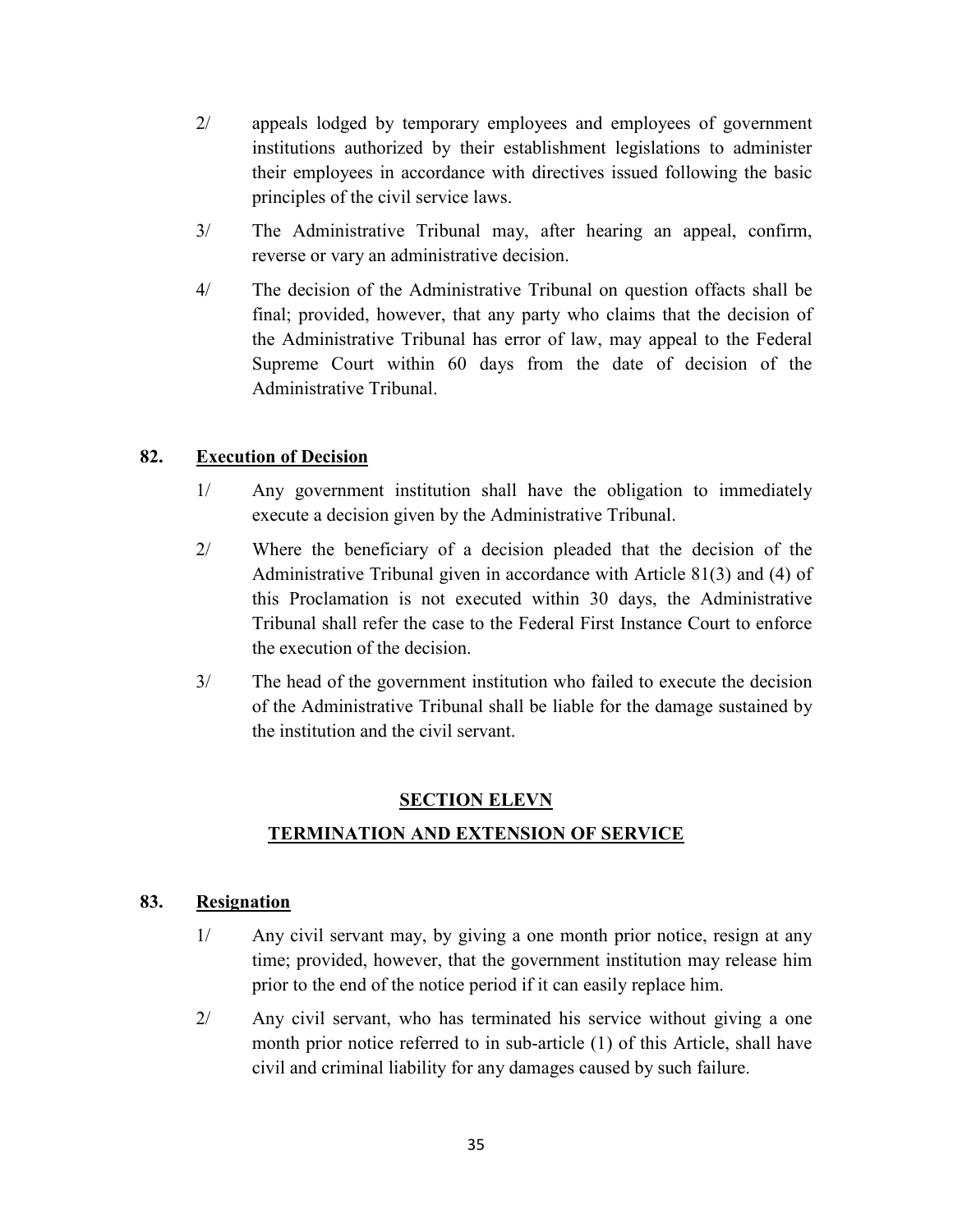3/ Where the service of the civil servant is indispensable and he could not be replaced easily, his release may, in agreement with his future employer, be delayed for a period not exceeding three months counted from the date of application.

## **84. Termination Due to Illness**

- 1/ Where a civil servant is unable to resume work within the time specified under Article 43(2) or (4) of this Proclamation, he shall be deemed unfit for service and his service shall be terminated.
- 2/ Without prejudice to the provisions of Article 59(3) of this Proclamation, where a civil servant who has sustained employment injury is medically determined to be permanently disabled, his service shall forthwith be terminated.
- 3/ If a civil servant does not agree on a transfer that could be effected in accordance with sub-article 3(b) of Article 26 of this Proclamation, his service shall be terminated.

# **85. Termination on Grounds of Inefficiency**

- 1/ The service of a civil servant who has completed his probation period may be terminated due to inefficiency where his performance evaluation result indicate his inefficiency and has shown no improvement after being given appropriate capacity building training.
- 2/ The service of a civil servant may be terminated due to inefficiency where his performance evaluation result is below satisfactory for three successive evaluation periods despite exerting all his knowledge and ability to accomplish his work.
- 3/ Notwithstanding the provisions of sub-article (2) of this Article, a civil servant whose performance evaluation result is above satisfactory for five successive years may not be dismissed on grounds of inefficiency unless his performance evaluation result becomes below satisfactory for the following four successive evaluation periods.
- 4/ The termination of service of a civil servant under sub-article (2) and (3) of this Article shall, as may be necessary, be effected for the achievement of' the purposes of performance evaluation under Article 30 of this Proclamation.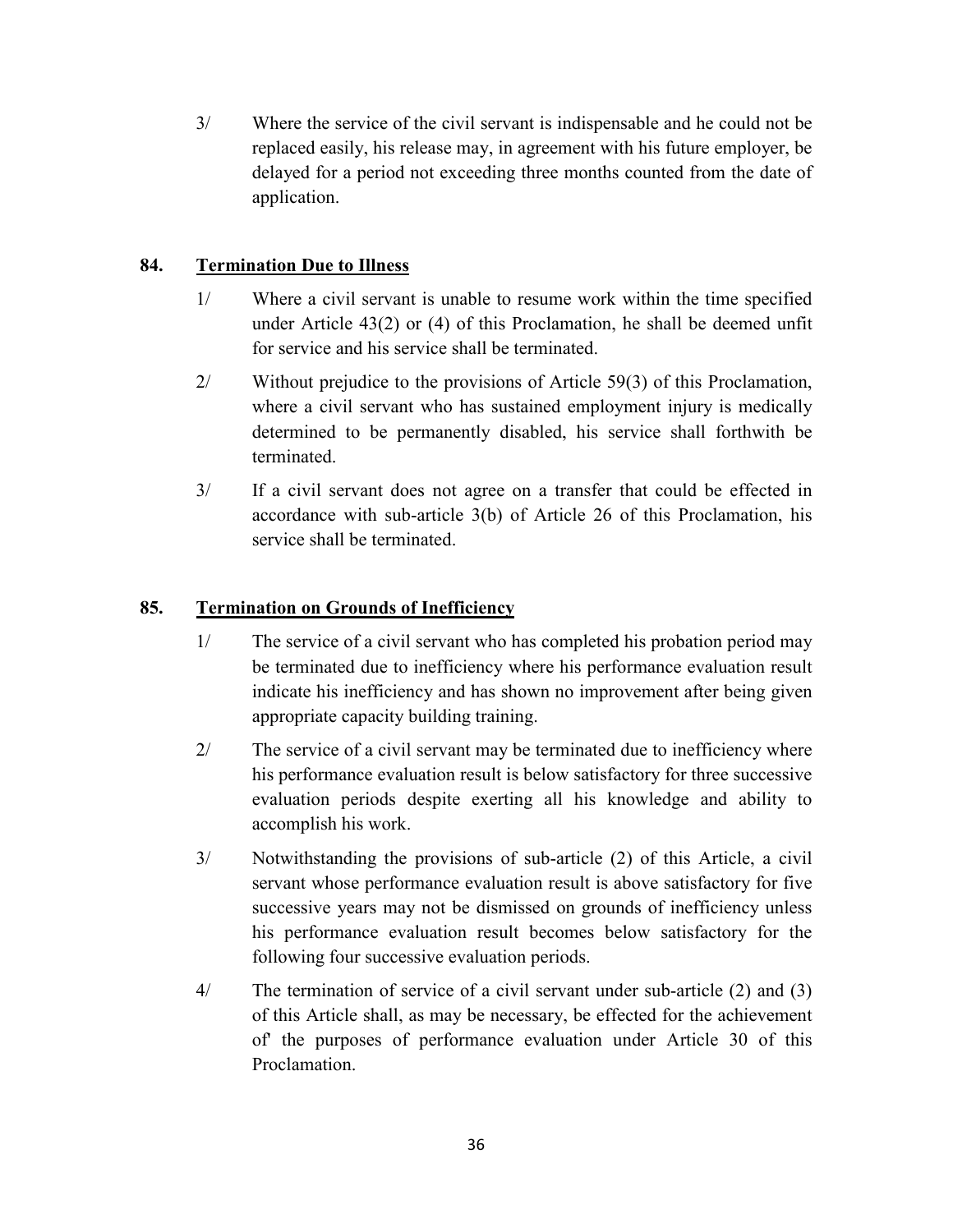## **86. Termination due to Force Majeure Situations**

- 1/ A civil servant who has completed his probation period if absent from work due to force majeure, shall inform the situation within one month to the government institution.
- 2/ The government institution that has received the reasons of absence of a civil servant in accordance with sub-article (1) of this Article shall, after verifying the validity of the reason by the head of the institution or his representative, keep the post of the civil servant vacant for six months; provided, however, that the service of a civil servant may be terminated if he is unable to resume work within the six months.
- 3/ Notwithstanding sub-article (2) of this Article, if a civil servant who is absent from work due to detention for more than six months produces an evidence of his acquittal, the government institution shall reinstate him on any vacant position by maintaining his previous salary.
- 4/ Without prejudice to the provisions of sub-article (1) of this Article, when a civil servant who has completed his probation is absent from his work for ten consecutive workings days due to unknown reasons, the government institution may terminate his service after calling him to report by two consecutive notices of ten days each.
- 5/ A civil servant who has reported to work pursuant to the notices made in accordance with sub-article (4) of this Article if reports to work within a month from the first day of his absence shall, without prejudice to the administrative measure that may be taken by the head of the government institution upon examining the reasons of his absence, be reinstated to his position.
- 6/ Notwithstanding the provisions of sub-article (4) of this Article, a government institution may, upon authorization by the head of the institution or his representative, reinstate a civil servant to a similar vacant position if he reports to work within six months from the date of his absence by producing sufficient evidence to prove that his absence was caused by force majeure.
- 7/ The service of a civil servant who has not completed his probation shall be terminated without any additional formality where he is absent from work due to unknown reasons.

# **87. Retrenchment**

1/ Any civil servant shall be retrenched where: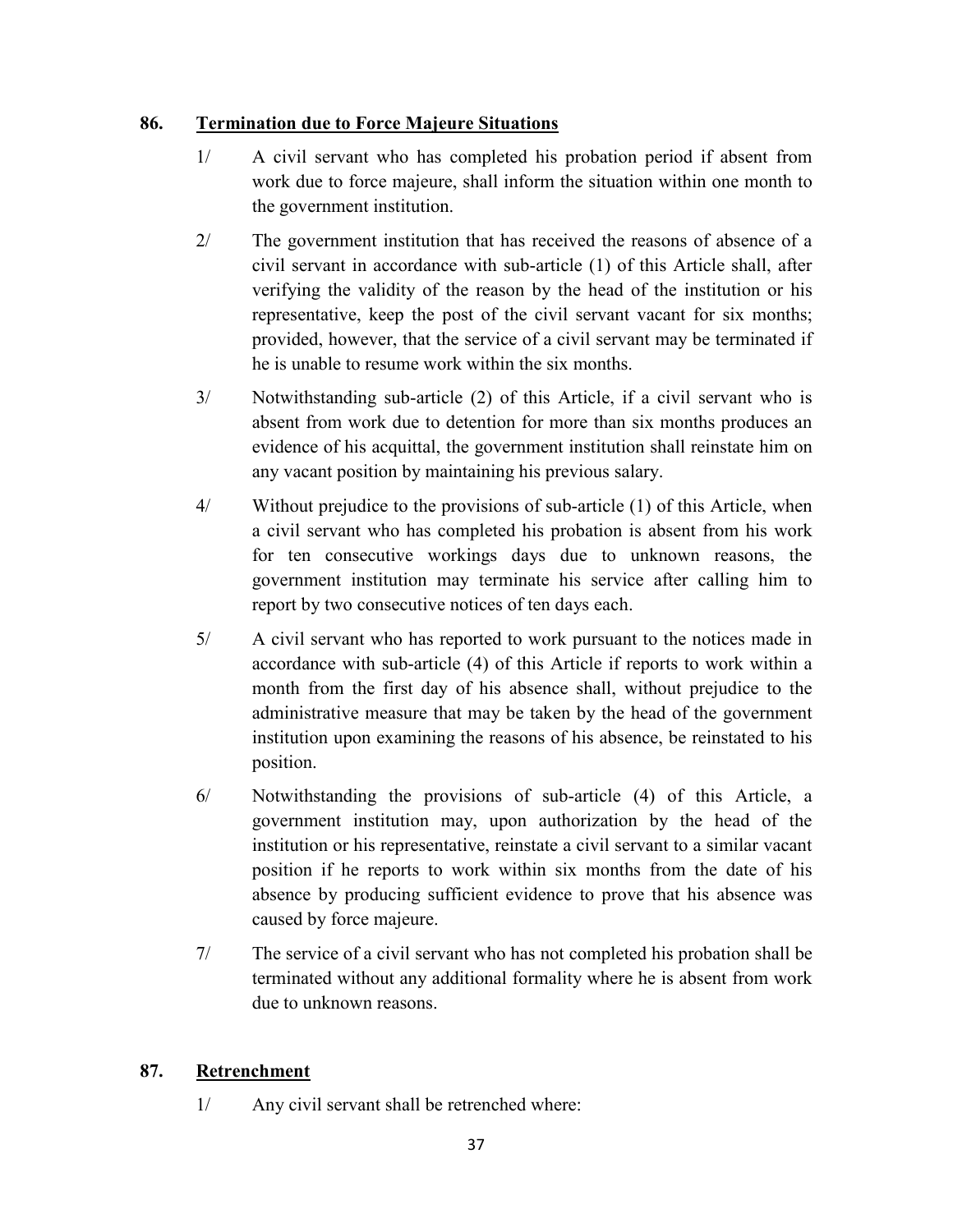- a) his position is abolished;
- b) the government institution is closed; or
- c) redundancy of man power is created;

and where it is not possible to reassign him in accordance with Article 30(1) of this Proclamation or where he is reluctant to accept a position of a lower grade.

2/ Retrenchment of a civil servant in accordance with sub-article  $(1)(c)$  of this Article shall be made when it is proved that his performance and qualification are lower when compared with other civil servants holding the same position.

#### **88. Termination of Service on Disciplinary Grounds**

The service of a civil servant shall be terminated where a disciplinary penalty under sub-article  $(1)(f)$  of Article 69 of this Proclamation is imposed on him and the penalty is not reversed by the Administrative Tribunal on appeal.

#### **89. Retirement**

- I/ The service of a civil servant whose service is not extended beyond retirement age pursuant to Article 93 of this Proclamation shall be terminated on the last day of the last month in which he attained the retirement age determined by law.
- 2/ A civil servant who retires in accordance with sub-article (1) of this Article shall be notified of his retirement in writing three months prior to his retirement.

#### **90. Termination on the Ground of Death**

- 1/ The service of a civil servant shall be terminated on the day of his death.
- 2/ The full salary for the month in which a civil servant has passed away as well as the payment referred to in Article 41(1) of this Proclamation for unused annual leaves hall be paid to his spouse or in the absence of spouse to his legal heirs.
- 3/ Without prejudice to the provisions of the relevant pension law, where a civil servant dies, a lump sum of payment equivalent to his three months' salary shall be paid to his spouse or members of his family who were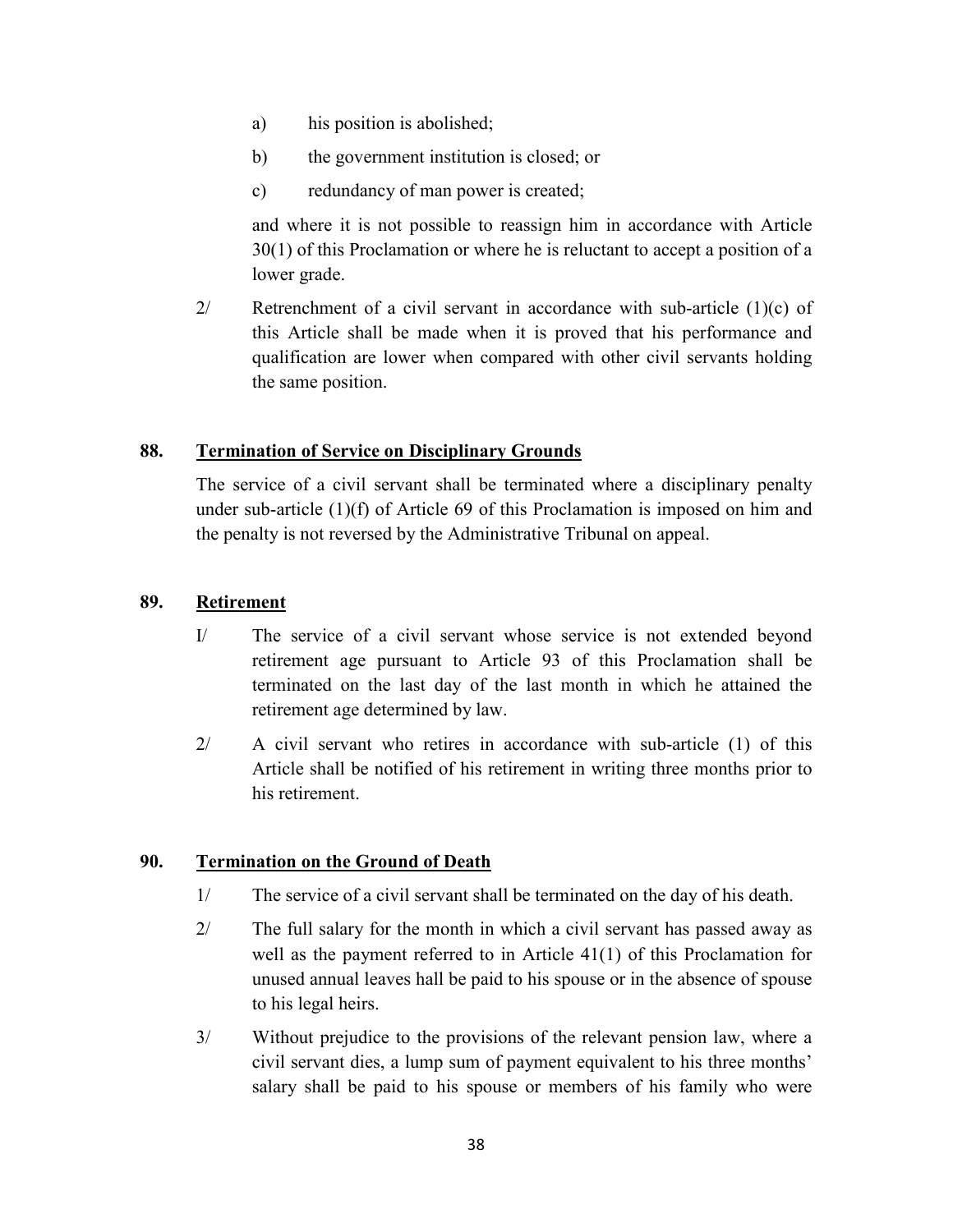dependent on him, and were communicated, in writing, by him to the government institution; provided, however, that in the absence of such communication of the spouse or family members, the payment shall be effected upon the production of evidence given by a competent body or court.

4/ The payment under sub-article (3) of this Article shall be exempted from tax and pension contribution; and shall not be subject to attachment or setoff.

# **91. Certificate of Service**

- 1/ A certificate of service to be issued to any civil servant shall indicate the type and length of his service as well as his salary.
- 2/ If a civil servant who is bound by an obligation of a training contract or is indebted towards the government institution terminates his service for any reason, he shall not be entitle to a certificate of service before obtaining a clearance certificate for discharging his obligations.
- 3/ The provisions of sub-article (2) of this Article shall not be applicable to a civil servant whose service is not terminated.

# **92. Severance Pay**

- 1/ Any civil servant who has been retrenched under Article 87 of this Proclamation and is not entitled to pension allowance on the date of the termination of his service shall be paid:
	- a) his three months' salary for the first year of his service; and
	- b) one-third of his monthly salary for each additional year of his service;

provided, however, that such payment shall not exceed his 12 months' salary.

2/ A civil servant who has completed his probation and served for less than one year shall be entitled to severance pay in proportion to his service.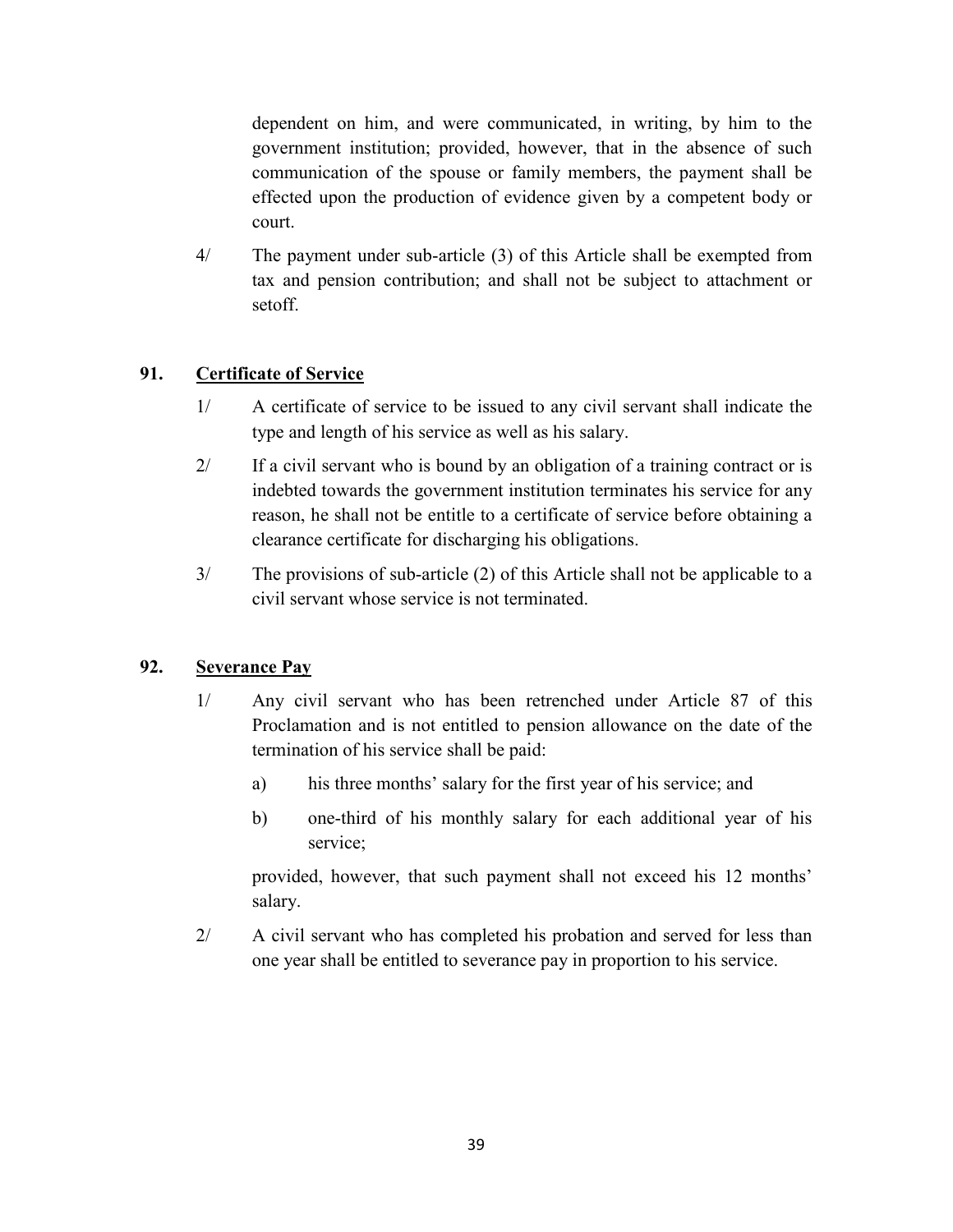## **93. Extension of Service**

- 1/ The service of a civil servant may be extended beyond his retirement age for a period up to five years at a time and for a period not exceeding ten years in total.
- 2/ The service of a civil servant may be extended under sub-article (1) of this Article where:
	- a) his qualification, special skill and ability is found to be essential to the government institution;
	- b) it is not possible to replace him by another civil servant through promotion, transfer or recruitment;
	- c) he is proved fit for service by medical certificate;
	- d) he has agreed to the extension of his service; and
	- e) the extension is approved by the Ministry upon a request submitted three months prior to the date of his retirement.

# **SECTION TWELVE**

# **MISCELLANEOUS PROVISIONS**

# **94. Nullification of Appointment, Promotion, Salary Increment and Other Benefits**

- 1/ If any appointment, promotion, salary increment or other benefits is effected upon presentation of false evidence of education or experience or effected by unauthorized person or contravenes this Proclamation, regulations and directives issued for the implementation of this Proclamation or any other law, it shall, without prejudice to disciplinary and criminal liabilities, be nullified by the head of the government institution or the Ministry.
- 2/ Without prejudice to his disciplinary and criminal liability, a civil servant whose appointment, promotion, salary increment or other benefits has been nullified may not be requested to pay back the salary and other benefits he has received up to the date of the nullification.
- 3/ An official or member of a committee who intentionally or with gross negligence authorizes unlawful appointment, promotion, salary increment or other benefits shall be liable under the relevant disciplinary, criminal and civil law provisions.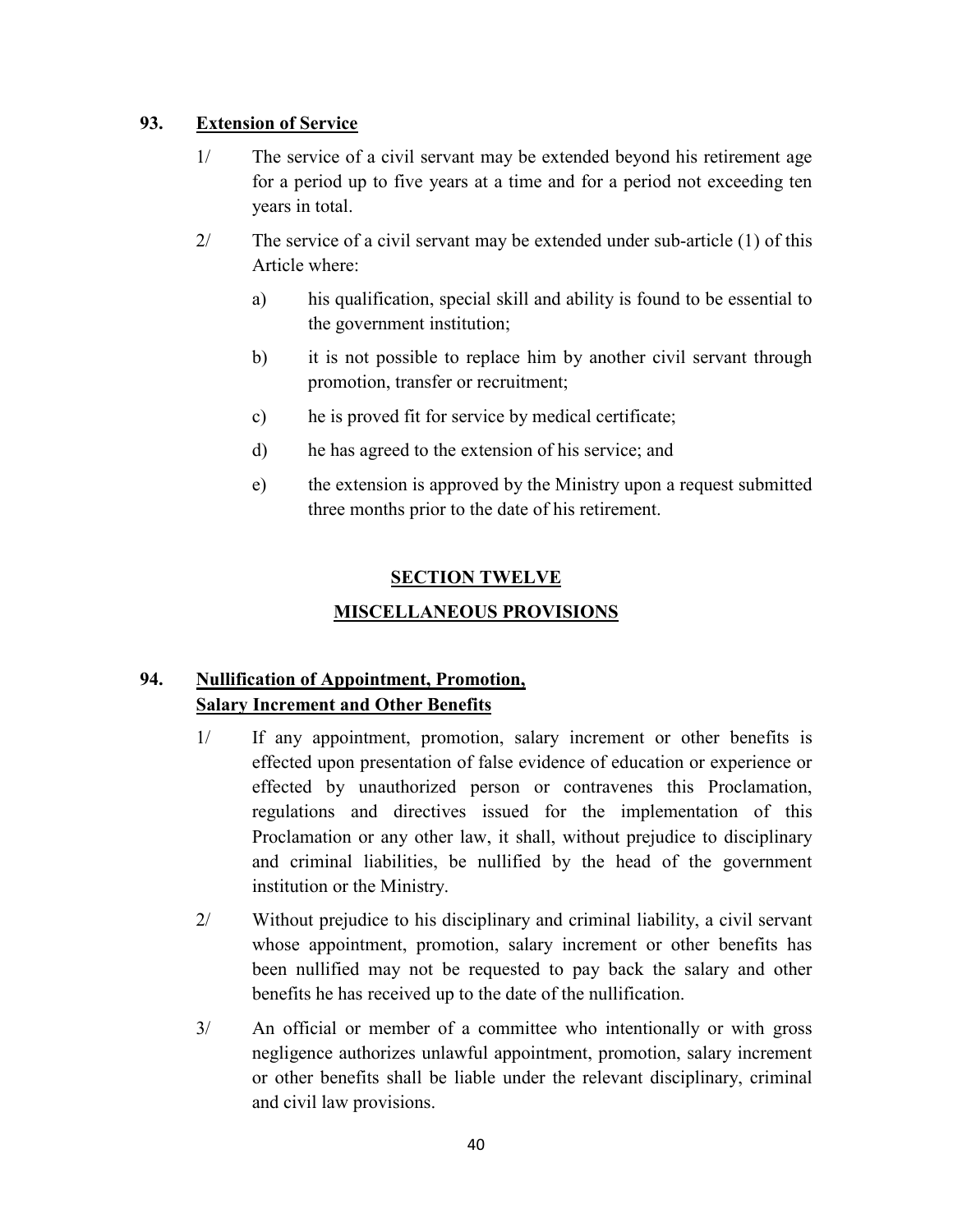4/ Where the head of the government institution or the Ministry finds out that a fault specified under sub-article (3) of this Article has been committed, it shall take corrective measure and submit the case with pertinent evidence to the relevant government body that has the power to initiate criminal or civil proceedings against the persons responsible for the violation.

#### **95. Delegation of Power**

The Ministry may delegate its powers and duties under this Proclamation to government institutions where it deems it necessary for the efficient and effective human resource management of the public service.

#### **96. Supervision of Implementation of the Proclamation**

- 1/ The Ministry shall have the powers and duties to supervise the proper implementation of this Proclamation and regulations and directives issued hereunder.
- 2/ The Ministry, in exercising its powers and duties under sub-article (1) of this Article, may at any time:
	- a) examine files and other records by sending inspectors to government institution or by ordering them to submit such files and records; and
	- b) require the concerned official or other civil servants to give oral or written explanation.
- 3/ Where the Ministry, through its investigation under sub-article (2) of this Article or otherwise, discovers that the law is infringed or a discriminatory act is committed, it shall have the power:
	- a) to order the rectification of the irregularities;
	- b) to suspend the execution of the matter until decision is made there on;
	- c) to cause the taking of appropriate administrative measures against the official or the civil servant responsible for the act; and
	- d) to act in accordance with Article 94 (4) of this Proclamation.